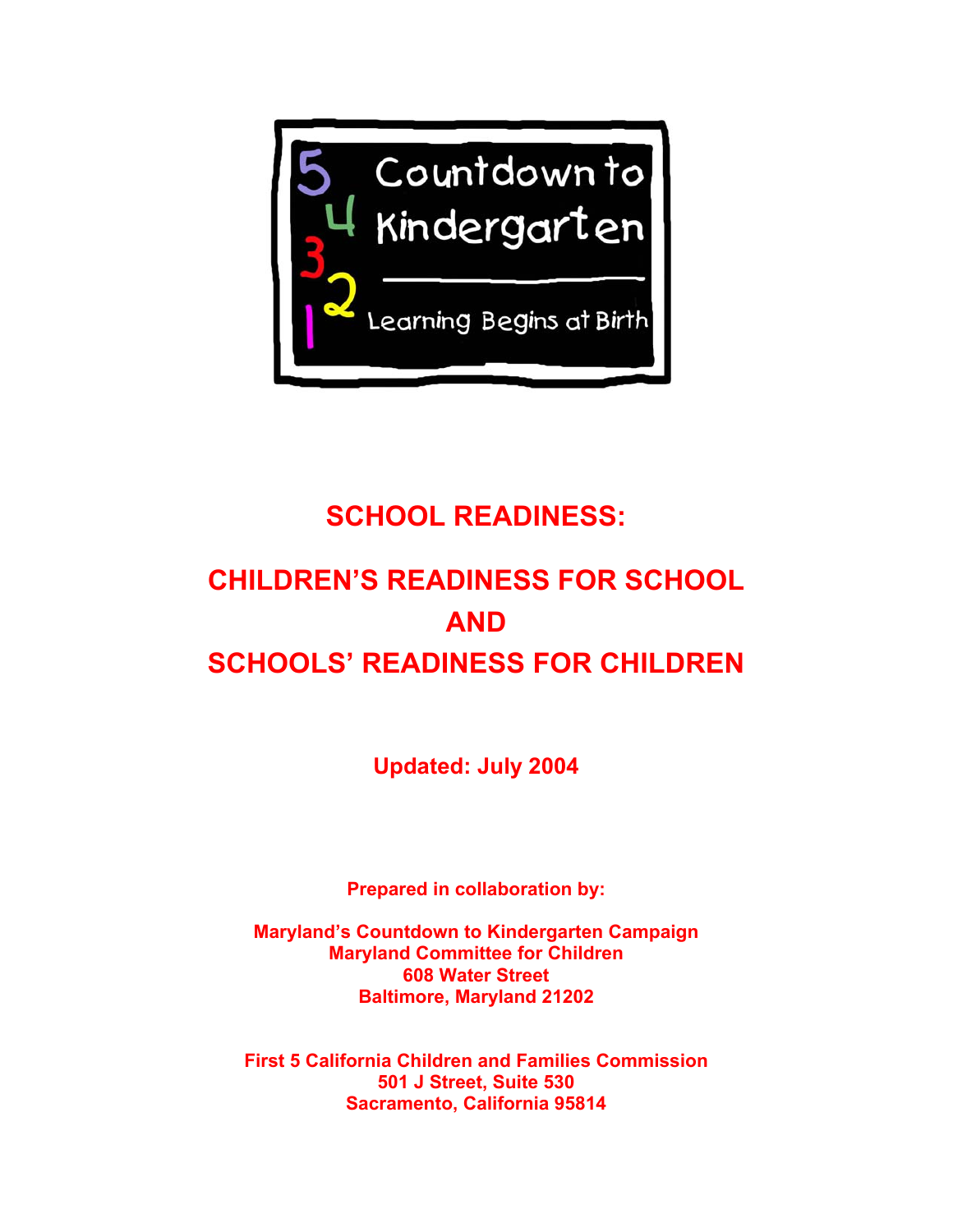# **SCHOOL READINESS WEB SITES**

| The Judith P. Hoyer Child Care and Education Enhancement Program3              |  |
|--------------------------------------------------------------------------------|--|
|                                                                                |  |
|                                                                                |  |
|                                                                                |  |
|                                                                                |  |
|                                                                                |  |
|                                                                                |  |
|                                                                                |  |
|                                                                                |  |
|                                                                                |  |
|                                                                                |  |
|                                                                                |  |
| <b>B. FEDERAL SCHOOL READINESS/PRESCHOOL PROGRAMS  11</b>                      |  |
|                                                                                |  |
|                                                                                |  |
|                                                                                |  |
|                                                                                |  |
| Title I, Part A: Helping Disadvantaged Children Meet Challenging Standards-    |  |
|                                                                                |  |
|                                                                                |  |
|                                                                                |  |
| Good Start, Grow Smart: The Bush Administration's Early Childhood Initiative14 |  |
| C. RESEARCH AND REPORTS ON SCHOOL READINESS 15                                 |  |
| Program Evaluation: Outcomes for Children and Cost/Benefit Analysis  15        |  |
| "Significant Benefits: The High/Scope Perry Preschool Project" 15              |  |
|                                                                                |  |
|                                                                                |  |
| "Age 21 Cost-Benefit Analysis of the Title I Chicago Child-Parent Centers"16   |  |

["The Children of the Cost, Quality & Outcomes Study Go to School"........................17](#page-20-0)  ["Multi-State Pre-Kindergarten Study"..........................................................................17](#page-20-0)  ["Longer Term Effects of Head Start" \(2000\)................................................................17](#page-20-0) 

[1998".............................................................................................................................18](#page-21-0) 

["Even Start: National Evaluation of The Even Start Family Literacy Program–](#page-21-0)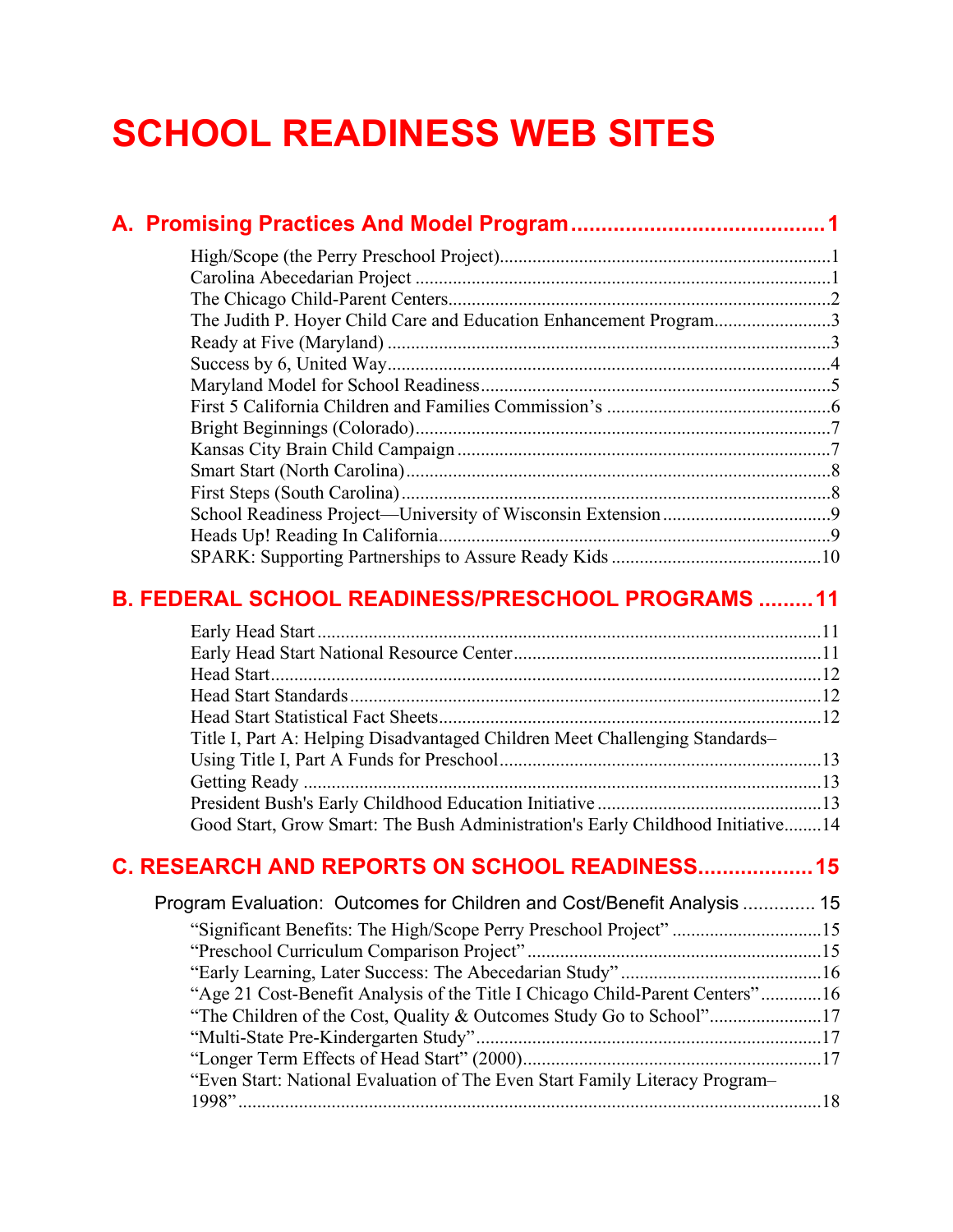| "Investing in Our Children: What We Know and Don't Know About the Costs                                                                                    |  |
|------------------------------------------------------------------------------------------------------------------------------------------------------------|--|
|                                                                                                                                                            |  |
| "Title I Preschool Education: More Children Served, but Gauging Effect on<br>School Readiness Difficult-United States General Accounting Office" (2000) 19 |  |
|                                                                                                                                                            |  |
| The Importance of the Early Years: Brain Research and Early Childhood                                                                                      |  |
| From Neurons to Neighborhoods: The Science of Early Childhood                                                                                              |  |
|                                                                                                                                                            |  |
|                                                                                                                                                            |  |
| "Starting Points: Meeting the Needs of Our Youngest Children" (1994)20                                                                                     |  |
|                                                                                                                                                            |  |
|                                                                                                                                                            |  |
| "Child Assessment at the Preprimary Level: Expert Opinion and State Trends"                                                                                |  |
|                                                                                                                                                            |  |
| Children Entering School Ready to Learn: School Readiness Baseline                                                                                         |  |
|                                                                                                                                                            |  |
|                                                                                                                                                            |  |
| "Early Childhood Reports: National Education Goals Panel-Goal 1"22                                                                                         |  |
|                                                                                                                                                            |  |
| "Building Strong Foundations for Early Learning: Guide to High Quality Early                                                                               |  |
|                                                                                                                                                            |  |
|                                                                                                                                                            |  |
| "Collaboration: The Prerequisite for School Readiness and Success" (1993) Error! Bookmark not de                                                           |  |
| "School Readiness: Helping Communities Get Children Ready for Schools and                                                                                  |  |
| Schools Ready for Children"-A Child Trends Research Brief (2000)23                                                                                         |  |
|                                                                                                                                                            |  |
|                                                                                                                                                            |  |
|                                                                                                                                                            |  |
| "Organizing for Effective Early Childhood Programs and Practices"24                                                                                        |  |
|                                                                                                                                                            |  |
| "The Role of Schools in Sustaining Early Childhood Program Benefits" (1995)24                                                                              |  |
|                                                                                                                                                            |  |
|                                                                                                                                                            |  |
| "Selecting Culturally and Linguistically Appropriate Materials: Suggestions                                                                                |  |
| "Developmentally Appropriate and Culturally Responsive Education: Theory                                                                                   |  |
|                                                                                                                                                            |  |
|                                                                                                                                                            |  |
| "Developmental Disabilities and the Concept of School Readiness" (1994)26                                                                                  |  |
|                                                                                                                                                            |  |
|                                                                                                                                                            |  |
|                                                                                                                                                            |  |
| ERIC Clearinghouse on Elementary and Early Childhood Education27                                                                                           |  |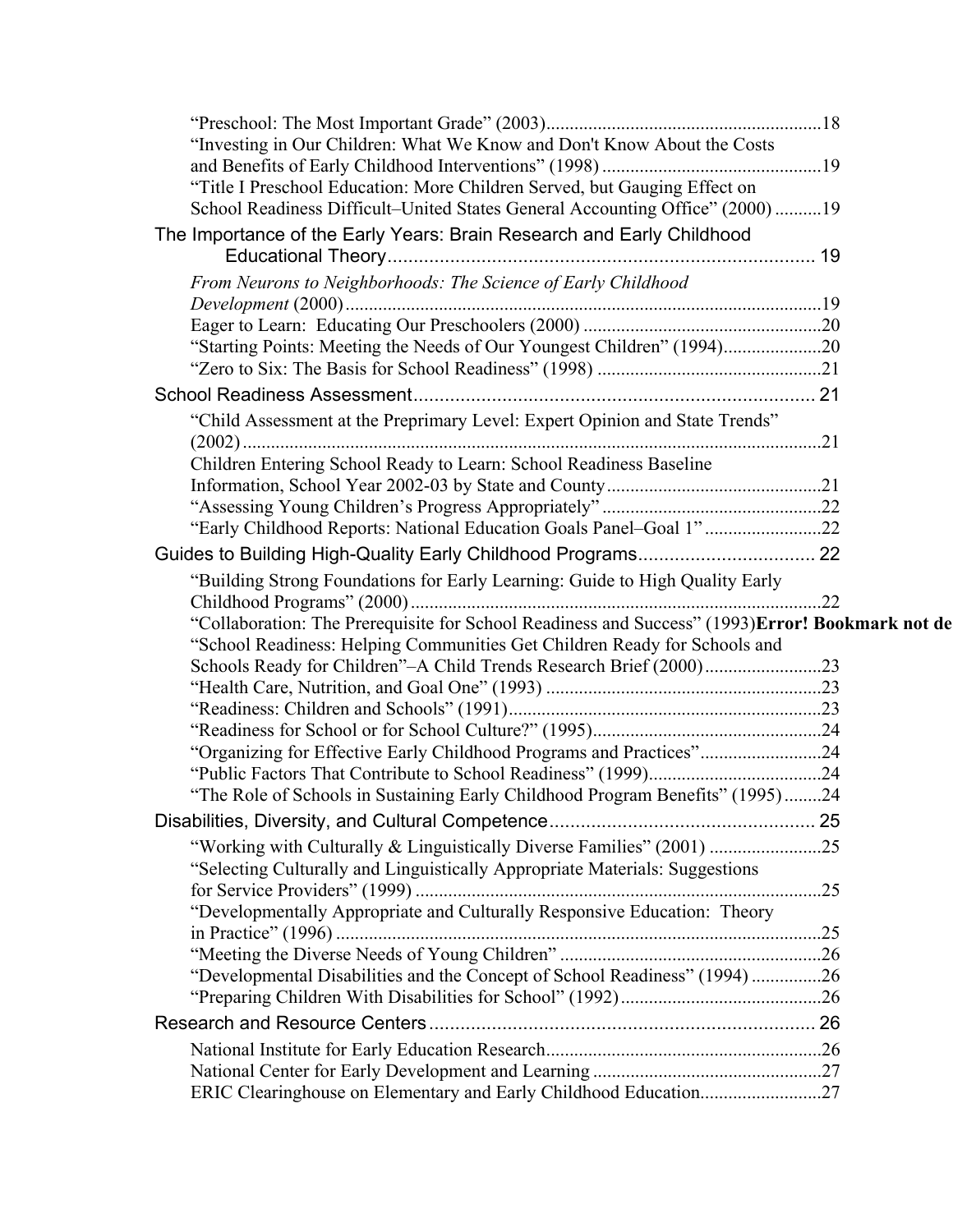| ERIC Clearinghouse on Elementary and Early Childhood Education-           |  |
|---------------------------------------------------------------------------|--|
|                                                                           |  |
|                                                                           |  |
|                                                                           |  |
| Culturally and Linguistically Appropriate Services (CLAS) Early Childhood |  |
|                                                                           |  |
|                                                                           |  |
|                                                                           |  |
|                                                                           |  |
|                                                                           |  |
|                                                                           |  |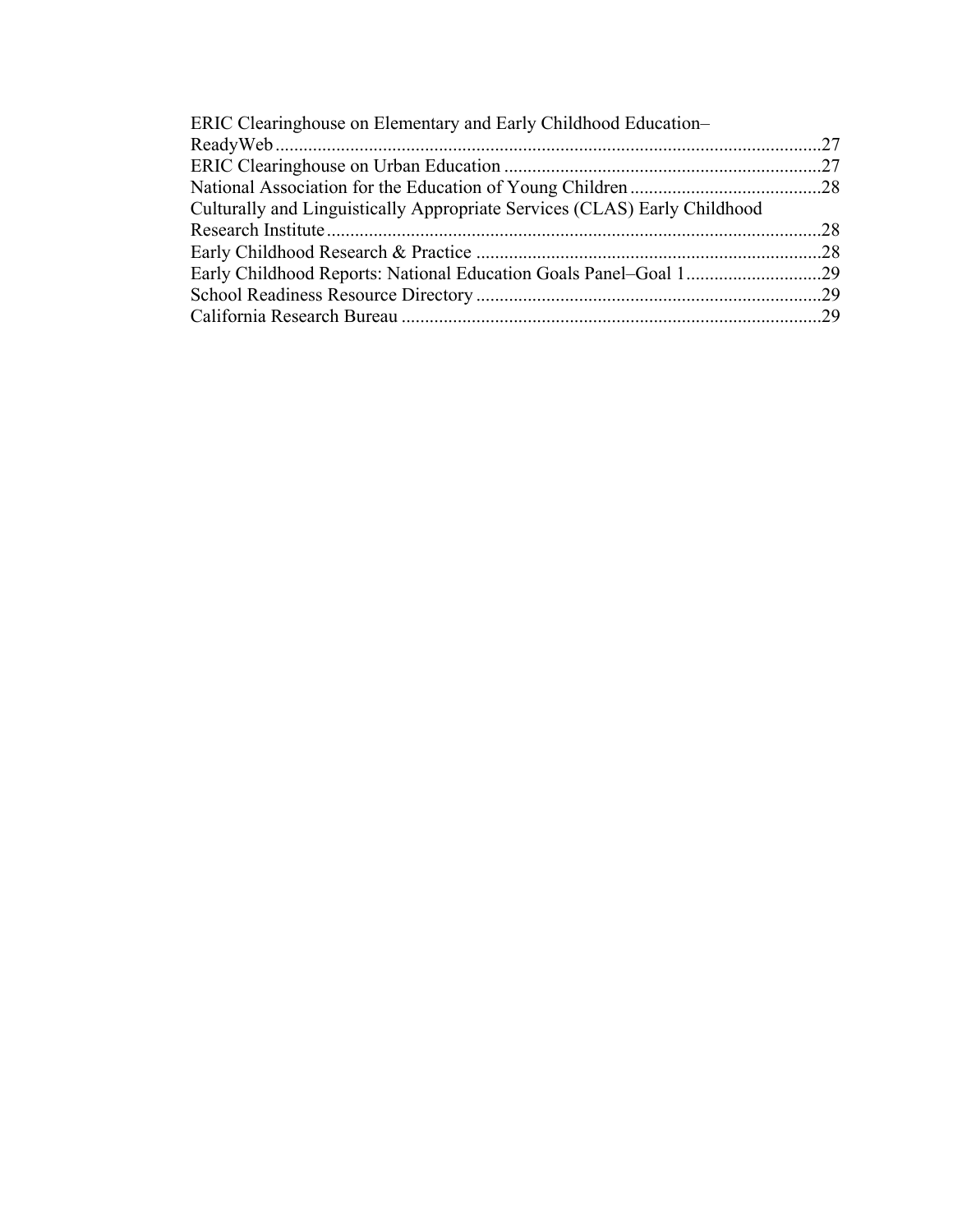## <span id="page-4-0"></span>**High/Scope (the Perry Preschool Project)**

[http://www.highscope.org](http://www.highscope.org/)

The High/Scope Perry Preschool Study, which was initiated in the early 1960s, is now widely regarded as a landmark study establishing the human and financial value of high-quality preschool education. The purpose of the study was to evaluate the High/Scope model, in which teachers help children plan, carry out, and review their own educational activities.

The High/Scope approach was first implemented in the Perry Preschool Project involving 123 African Americans born in poverty in Ypsilanti, Michigan, and at high risk of failing in school. From 1962-1967, at ages 3 and 4, the subjects were randomly divided into a program group who received a high-quality preschool program based on High/Scope's active learning approach and a comparison group who received no preschool program. In the study's most recent phase, 95% of the original study participants were interviewed at age 27.

Evaluation of the Perry Preschool Project indicated sustained gains for participants into adulthood in the areas of social responsibility, earnings and economic status, and educational attainment. A cost benefit analysis found that for every dollar spent on preschool, there was a \$7 benefit to the participants and society at large.

The High/Scope Foundation now serves as a resource for early childhood educators. The Foundation operates a Ypsilanti demonstration school which serves 18 children, ages 3 to 5, from the local community and provides a model of "High/Scope in action" for visiting educators. A second High/Scope facility in Gretna, Louisiana, serves 157 children from ages 6 weeks through 5 years.

The High/Scope web site offers information on training schedules for preschool and elementary teachers and administrators; research findings on the effectiveness of educational programs; curricula for infant/toddler, preschool, elementary, and adolescent programs; and print/multimedia resources (books, videos, curriculum materials, and assessment tools) for educators and researchers.

## **Carolina Abecedarian Project**

#### <http://www.fpg.unc.edu/~abc/>

Started in 1972, the Abecedarian Project is a carefully controlled scientific study of the potential benefits of intensive early childhood education for poor children.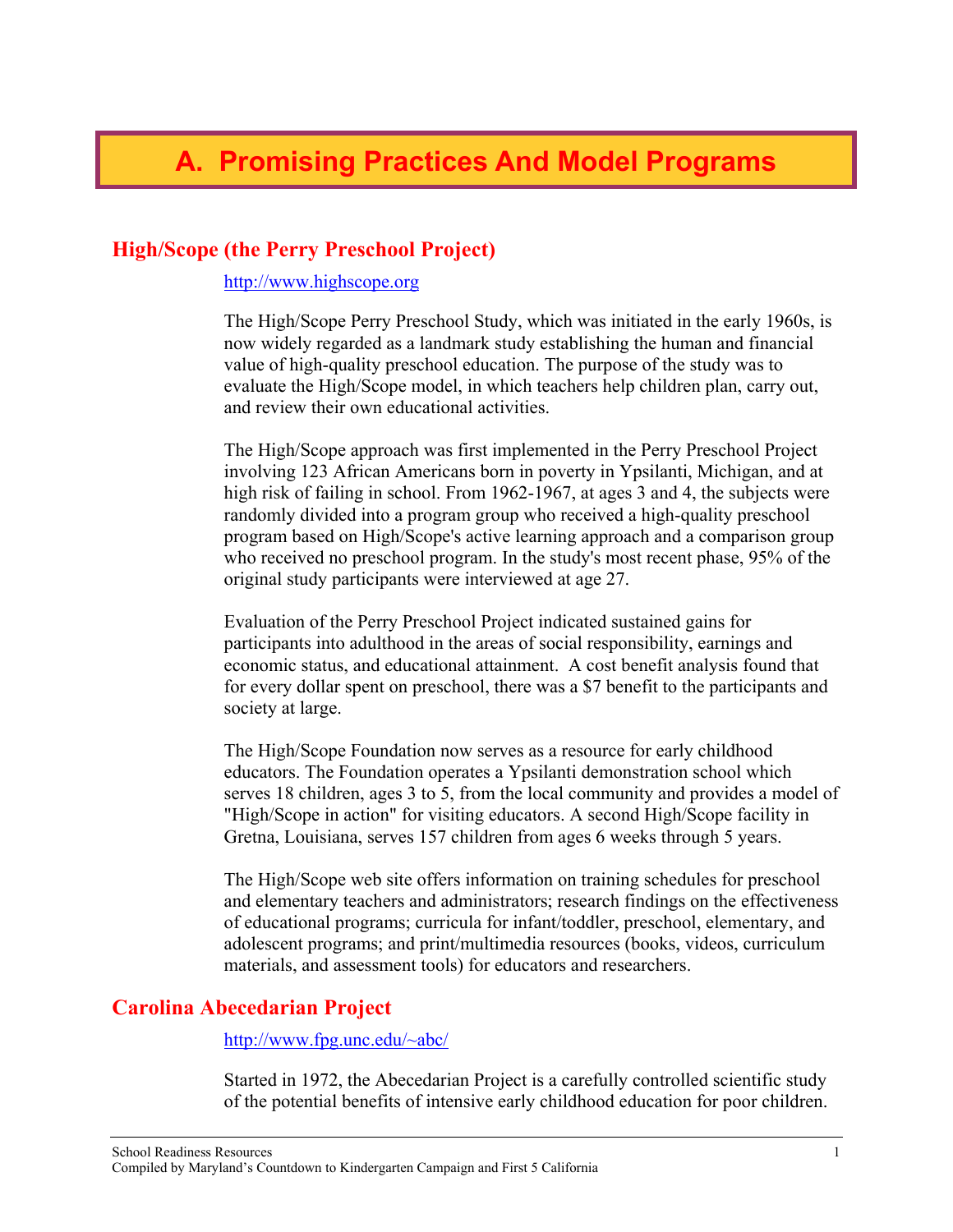<span id="page-5-0"></span>Fifty-seven (57) infants from low-income families were randomly assigned to receive early intervention in a high quality child care setting and 54 were in a non-treated control group. The Abecedarian Project differed from most other early childhood programs in that: 1) it began in early infancy whereas other programs began at age 2 or older, and 2) treated children had five years of exposure to early education in a high quality child care setting whereas most other programs were of shorter duration. The treated children received full-time educational intervention in a high-quality childcare setting from infancy through age 5. Each child had an individualized prescription of educational activities consisting of "games" that were incorporated into his or her day. These activities addressed social, emotional, and cognitive development but gave particular emphasis to language.

From the age of 18 months and through the completion of the child care program, children in the intervention group had significantly higher scores on mental tests than children in the control group. Follow-up cognitive assessments completed at ages 12 and 15 years showed that the intervention group continued to have higher average scores on mental tests. The treatment/control group gap narrowed but the trajectories did not converge. Effect sizes remained moderate. Follow-up assessments at age 21 indicated continued differences in cognitive skills and educational attainment between the intervention group and the control group.

Evaluation of the Abecedarian Project found that for every dollar spent on highquality early education programs, taxpayers can expect four dollars in benefits. The complete benefit-cost analysis of the Abecedarian Project is available at <http://nieer.org/resources/research/AbecedarianStudy.pdf>

#### **The Chicago Child-Parent Centers**

[http://www.cps.k12.il.us/earlychildhooddevelopment/Flash\\_Kid/Early\\_Childhood](http://www.cps.k12.il.us/earlychildhooddevelopment/Flash_Kid/Early_Childhood_Education/Early_Childhood_Programs/Child_Parent_Centers/child_parent_centers.html) Education/Early\_Childhood\_Programs/Child\_Parent\_Centers/child\_parent\_cent [ers.html](http://www.cps.k12.il.us/earlychildhooddevelopment/Flash_Kid/Early_Childhood_Education/Early_Childhood_Programs/Child_Parent_Centers/child_parent_centers.html)

The Child-Parent Center Program (CPC) was designed in 1967 to combat the negative impact of high absenteeism, truancy, and parental apathy on school performance. The comprehensive preschool program, which combines early intervention and parent participation, serves children, ages three, four, and five and their parents and at multiple sites extends into the primary grades.

This government-funded and publicly-administered program serves thousands of low-income children in Chicago and spends about the same amount of money per child as Head Start. A longitudinal study of participants in the CPC program indicates that it generates powerful benefits that stay with the children at least until age 20. In addition, CPC's preschool program returned \$7.14 for every \$1 invested.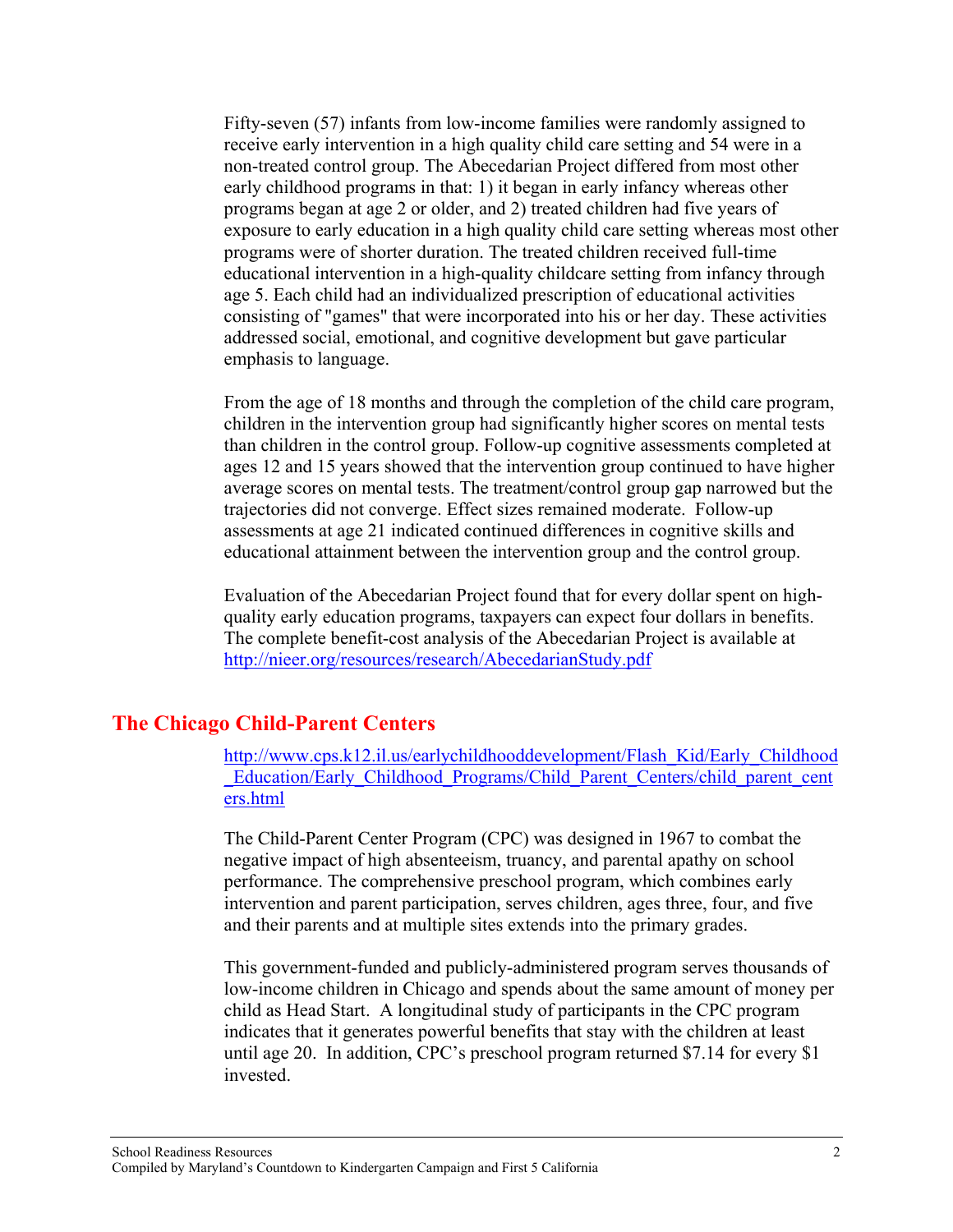<span id="page-6-0"></span>A cost-benefit analysis of the Chicago Child-Parent Centers is available at <http://www.ssc.wisc.edu/irp/pubs/dp124502.pdf>

Additional comment and information on the program is available at two web sites: <http://www.aecf.org/publications/advocasey/spring2002/chicago.htm> <http://www.waisman.wisc.edu/cls/Program.htm>

## **The Judith P. Hoyer Child Care and Education Enhancement Program (MD)**

[http://www.mdk12.org/instruction/ensure/readiness/judy\\_centers.html](http://www.mdk12.org/instruction/ensure/readiness/judy_centers.html)

An ambitious approach to providing quality early care, family support, and access to comprehensive services, Maryland's Judith P. Hoyer Program is designed to enhance early care and education and improve school readiness.

The centerpiece of the program is the establishment of "Judy Centers" which provide a comprehensive set of services for at-risk children birth through age six and their families. Judy Centers are located in or affiliated with elementary schools and provide full-day, full-year services. Services were designed to foster a child's readiness for school.

Judy Centers incorporate existing community services, such as accredited child care facilities and family support programs, and fill gaps in service as necessary. Since its inception in 2000, the Judy Hoyer Program has provided state funding to 24 Judy Centers in 21 jurisdictions in Maryland.

Information on an upcoming independent evaluation of the Judy Hoyer Program components is available at <https://secure.mgtamer.com/mdjudy/home/overview.cfm?r=1>

## **Ready at Five (Maryland)**

#### <http://www.readyatfive.org/flash.html>

In 1998, Ready At Five and its six partners, kicked off the Achieving School Readiness program. This unique and results-oriented model eases children's transition to kindergarten and improves their success in school by focusing on communication, aligning curriculum, and providing professional development opportunities to the first three teachers: parents, early care and education professionals, and elementary school educators. Specifically, the program aims to:

- Improve children's initial readiness for school.
- Foster effective practices that encourage collaboration among a young child's first teachers—parents, early care and education professionals, and elementary school educators—to improve early learning.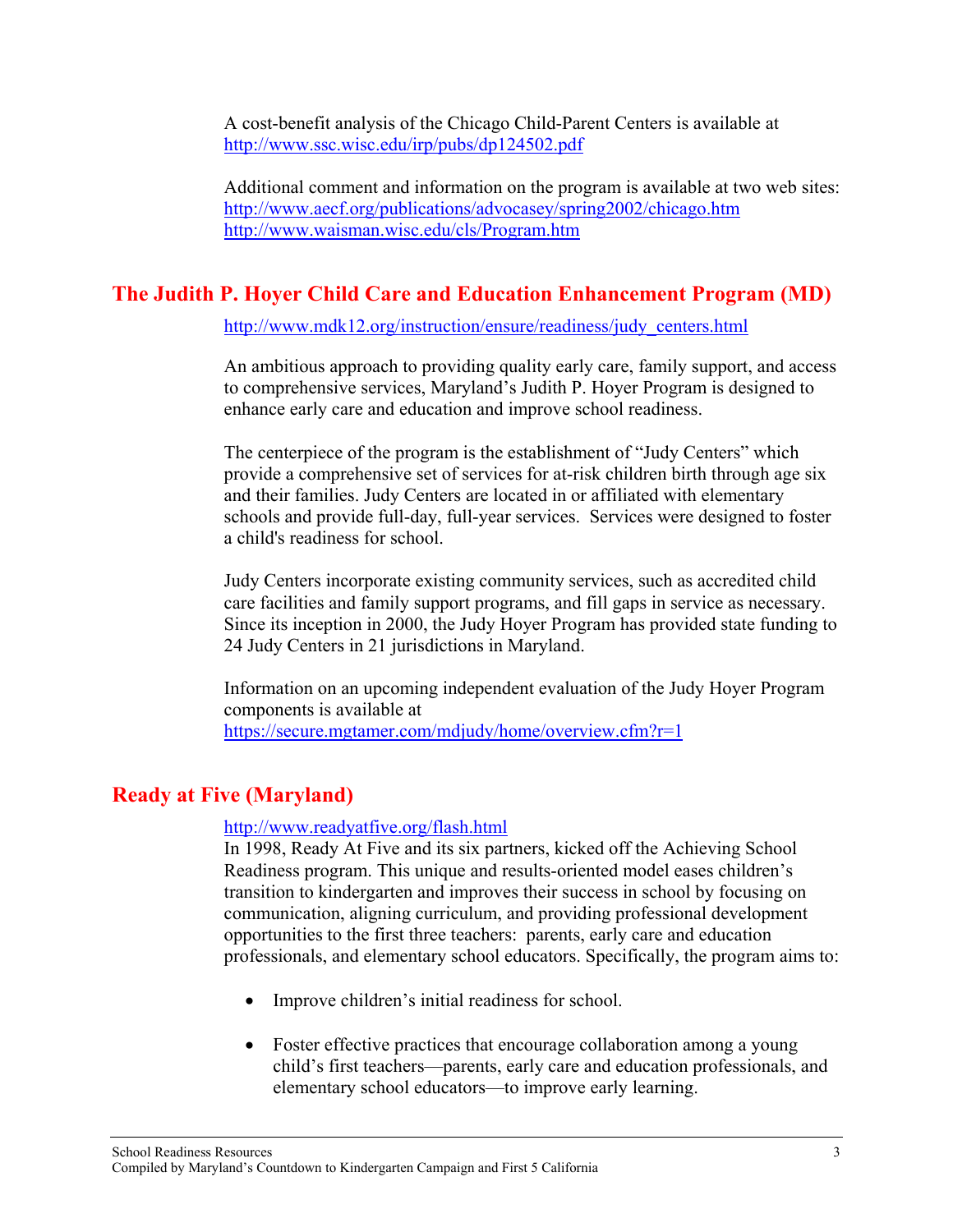<span id="page-7-0"></span>• Create high quality early learning environments for young children.

Begun as a pilot program in 5 school communities, the program has expanded to 21 schools in six counties.

Ready at Five offers resources for strategic planning in local communities, tips for parents and caregivers, and a "how-to" guide on launching intergenerational activities at the community level. A new series of activity boxes is designed to help parents and caregivers promote a child's healthy growth and development through *concrete, hands-on activities* that align with the seven Domains of Learning, the Maryland Model of School Readiness, and the Work Sampling System. Each Activity Box will contain *written materials* and *manipulatives*. Actual activity boxes will not be distributed to the public. Rather, detailed instructions for replication and specific activities for each Activity Box will be available on the Ready At Five Web site. Thus, educational institutions, community organizations, child care providers, and parents can replicate and customize all seven boxes, as needed.

## **Success by 6, United Way**

<http://national.unitedway.org/sb6/>

Success By 6 began in Minneapolis, Minnesota in 1988 and can be found in more than 330 United Ways throughout the country. Success By 6 works to ensure that all children develop the emotional, social, cognitive and physical capacities and skills they need to achieve well-being and enter school ready to learn.

Success By 6 is the largest network of early care and education coalitions in the nation, which has made United Way of America and United Ways key players in local and national efforts to improve the lives of young children and their families. Success By 6 can be found in every state in the United States and parts of Canada. While each community's priorities are unique, key strategies usually include raising awareness, improving access to services and advocating for public policies that improve the lives of children and families.

In Baltimore, Success by 6 brings homevisiting services to pregnant and parenting families to link them to health care and community services and to support them in providing home environments that are safe and nurturing for young children. Success By 6 also supports a variety of services at neighborhood organizations including early learning classes, early child development, addiction treatment and parent support groups.

Baltimore's Success By 6 Partnership is active in six neighborhoods in Baltimore City and focuses on health, safety, and school readiness with outcome measurement indicators to decrease:

• Incidence of low and very low birth weights;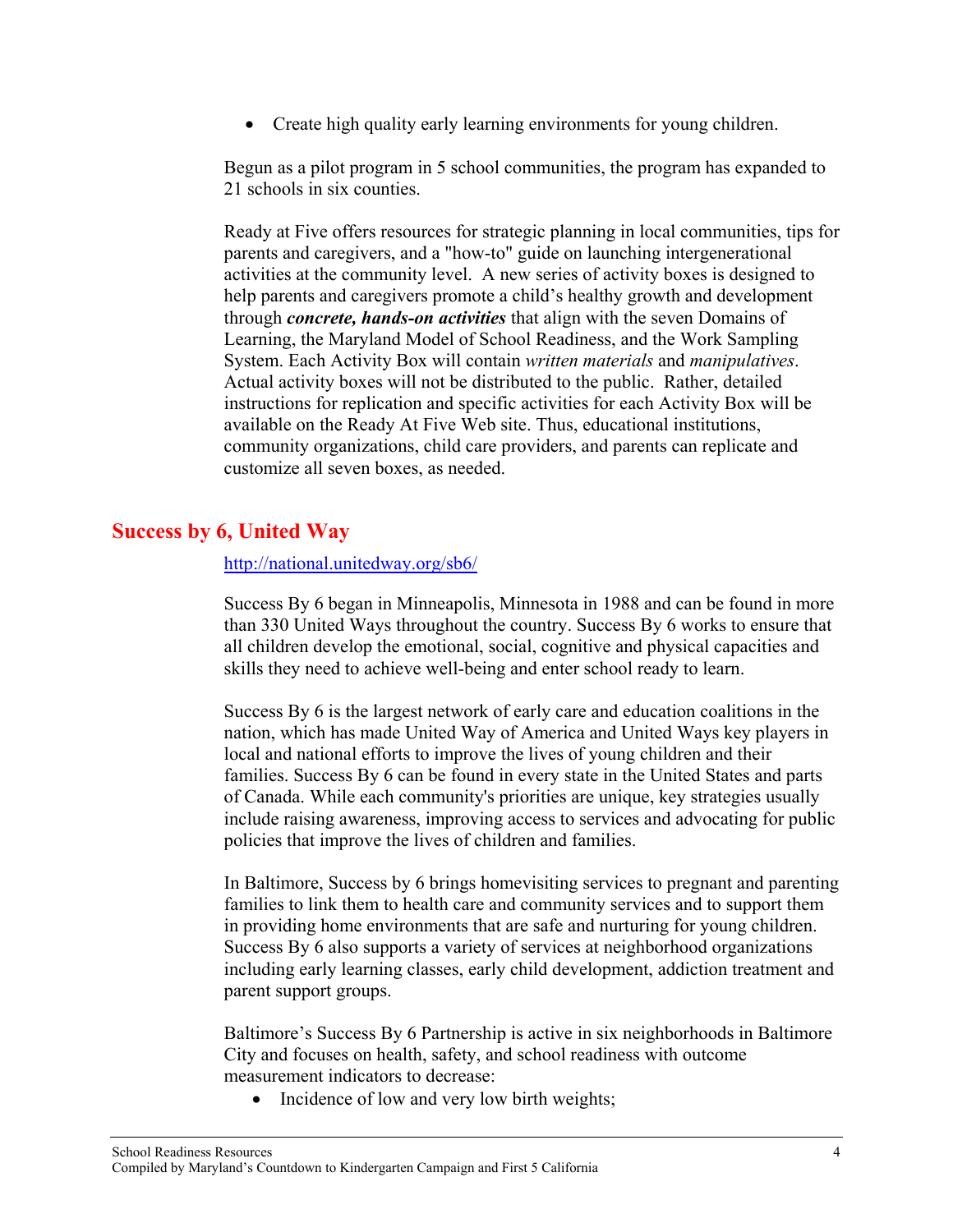- <span id="page-8-0"></span>• Infant deaths:
- Pre-term births;
- Incidence of child abuse and neglect; and
- Accidents and injuries.

A team of national experts is evaluating the effectiveness of this effort. Information on the Baltimore SB6 initiative can be found at [http://64.35.105.43/how/successbysix.cfm#what](http://64.35.105.43/how/successbysix.cfm)

There are also Success by 6 initiatives in Maryland in Baltimore County and Anne Arundel County.

## **Maryland Model for School Readiness**

<http://www.mdk12.org/instruction/ensure/MMSR/> [http://mdchildcare.org/mdcfc/for\\_providers/mmsr.html](http://mdchildcare.org/mdcfc/for_providers/mmsr.html)

MMSR is an assessment and instructional system for adults who work with children which incorporates best practices in various aspects of early childhood education – observation, assessment, individualized instruction, and communication with parents and kindergarten teachers. MMSR is not a curriculum. Rather, it is an approach that trains early childhood teachers and caregivers to observe children individually and objectively and to tailor their curriculum – whichever it is – to the school-readiness needs of each child. School-readiness goals are clearly elaborated within the MMSR framework. Further, the Work Sampling System promoted by MMSR allows early childhood teachers and caregivers to communicate clearly with parents and kindergarten teachers about each child's school readiness. MMSR implementation in programs across Maryland increases the likelihood that children will be better and more consistently prepared for kindergarten.

Evaluations of pilot and follow-on programs found that participants improved their learning environments at statistically significant levels. In addition, experience with the pilot program confirmed that regardless of the level of education, experience, or background in training, child care providers of all types and abilities benefit from this model.

MMSR training has been provided to 200 child care providers from across Maryland, as well as more than 45 new MMSR trainers statewide. The MMSR project also offers on-site technical assistance to program participants.

Program components and concepts from MMSR are being incorporated into the work of many child-serving programs including home visiting programs, family support centers, Head Start programs and other early learning environments.

In addition, information is available to explain MMSR to parents and to guide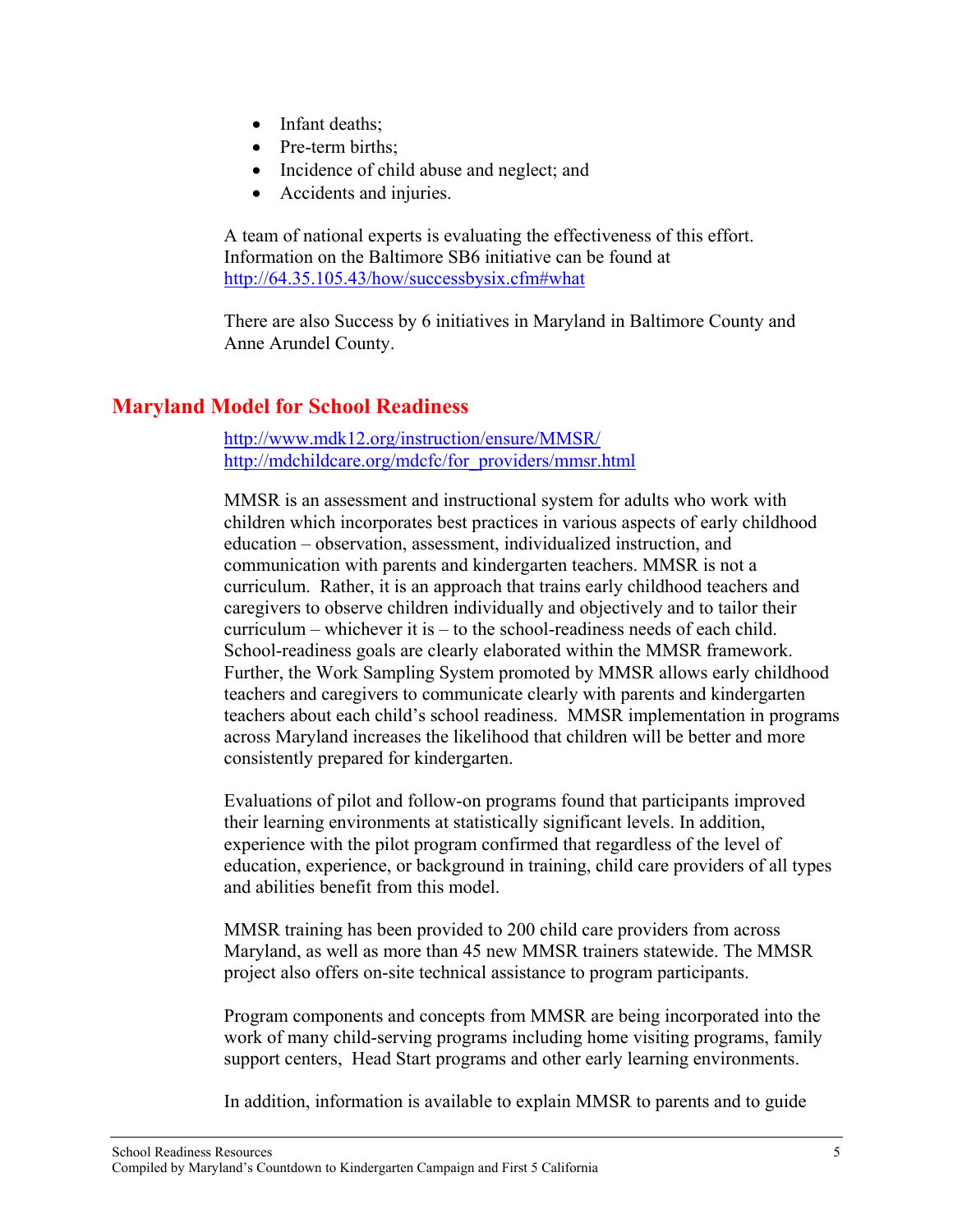them toward activities that will help their children achieve school readiness: [http://mdchildcare.org/mdcfc/for\\_parents/parentsmmsr.html](http://mdchildcare.org/mdcfc/for_parents/parentsmmsr.html)

## <span id="page-9-0"></span>**First 5 California Children and Families Commission's**

- **School Readiness Initiative**
- **It's All About the Kids: Kit for New Parents**

#### [http://www.ccfc.ca.gov](http://www.ccfc.ca.gov/parentinfo.htm)

First 5 California (formerly the California Children and Families Commission) runs the state's School Readiness Initiative aimed at improving the school readiness and later success in life of California's young children. First 5 California distributes to the 58 California counties tobacco tax funds raised by Proposition 10, a ballot initiative passed in 1998. (\$500 million was distributed in 2001-2002.) County Commissions allocate these funds to support local programs that serve children from before birth to age 5 and their families to improve child health, child development, family functioning, and systems of care. These goals are addressed through the establishment of School Readiness Centers/Programs which are locally tailored by and for communities. These Centers/Programs restructure and coordinate the delivery of quality early care and education, health and social services, parent education and support, plus improve schools' readiness for children. Gaps in services are filled, as necessary.

The School Readiness Initiative is supported by a campaign to educate parents about school readiness. The centerpiece of the parent education campaign is the Kit For New Parents, a box of resource materials that includes six videos on topics such as early learning, child safety, high-quality child care, and discipline; eight easy-to-read brochures that highlight the video topics; a sturdy picture book to read to an infant; and a Guide that contains state and national information for resource organizations, including toll-free phone numbers and websites for subjects that vary from breastfeeding to workers' compensation. A pilot evaluation of the Kit found that most parents read and/or viewed the materials and nearly half changed their thinking or behavior as a result. The Kit is available to every new parent in the state, who number about 500,000 annually.

To support more effective funding decisions, program planning, and policies, First 5 California is developing a results-based accountability (RBA) system, which promotes program improvement, good policies for young children and their families, and awareness about First 5 California programs. One portion of the evaluation process is a survey of school readiness conducted in 10 locations during school year 2002-2003. See [http://www.prop10evaluation.com](http://www.prop10evaluation.com/)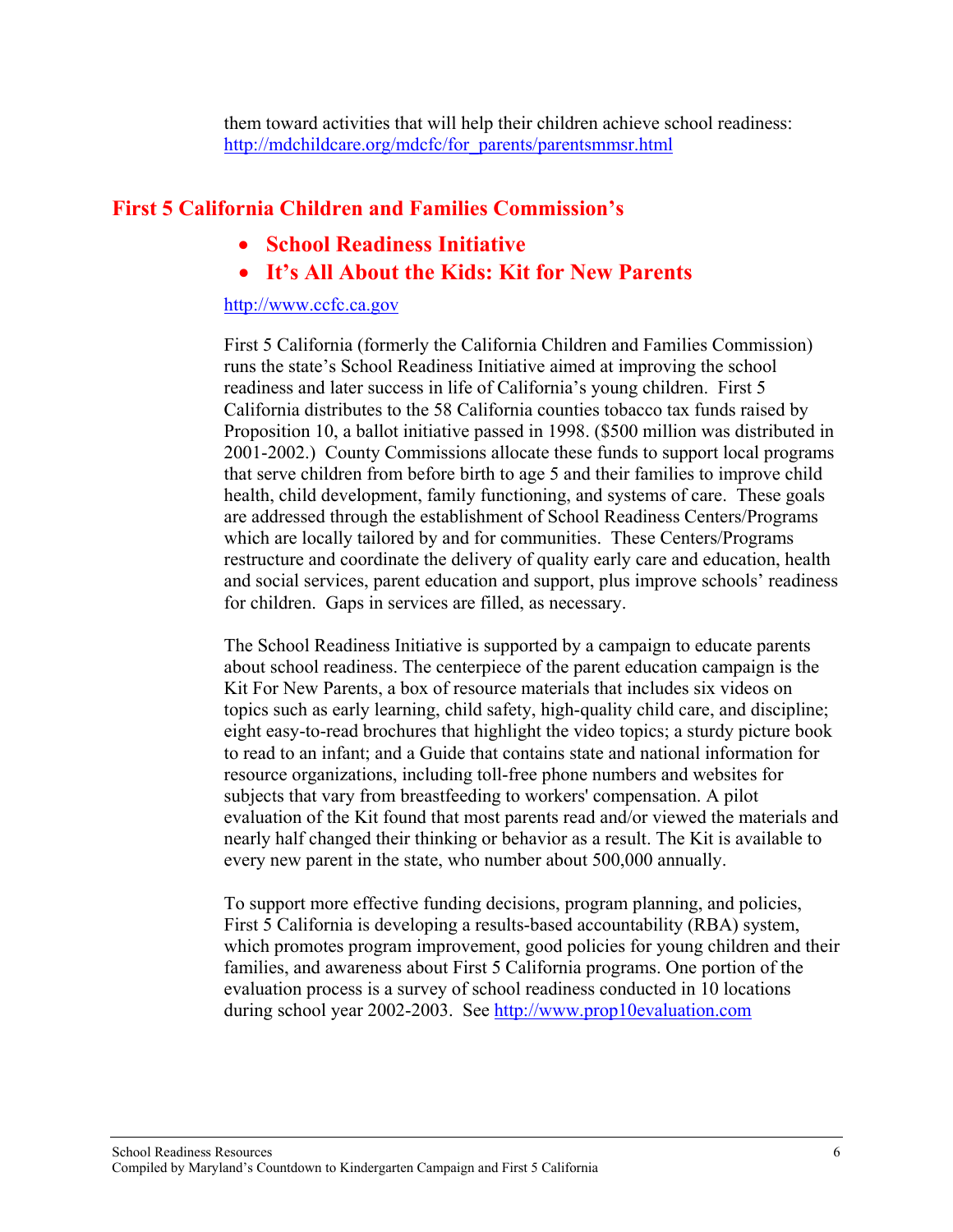## <span id="page-10-0"></span>**Bright Beginnings (Colorado)**

<http://www.brightbeginningsco.org/>

Bright Beginnings is a family support and education program designed to help all Colorado children reach their full potential to succeed in school and throughout life by educating parents with high quality, developmentally appropriate materials and tools.

Bright Beginnings' programs are offered at no cost to any interested family with a child prenatal to age three in Colorado without regard to income, age, or any other eligibility criteria. Statewide programs are provided by 13 regional affiliates actively collaborating in local communities throughout Colorado.

Bright Beginnings consists of two components:

1. The Warm Welcome Program offers visits to parents of newborns in their home or community settings. These visits offer broad-based support to parents and caretakers, providing information on health, safety, childcare, community resources, health insurance, early brain development, and highlight the importance of reading to children from birth. The visit promotes positive parentchild interactions. Visits include specifics for parents on activities and games they can play with their child to stimulate healthy growth and development.

2. The Moving On Program offers visits to parents of children ages  $12 - 24$ months giving parents specific information, assessments, and tools to promote language development during the second year of life. Materials focus on the importance of talking with, encouraging, and playing with your child and include information on vocabulary development and positive interactions. The program was designed to help parents provide an enriched, supportive environment that promotes early literacy and teaches caregivers how they can become an encouraging partner in the "language dance."

Program surveys indicate that the materials are being used by parents and that parents feel the programs have increased the amount they talk to their children in a supportive fashion and improved their child's development.

## **Kansas City Brain Child Campaign**

#### <http://www.kcbrainchild.org/>

The Kansas City Brain Child Campaign is a parent education campaign to help parents understand brain development in children and how their parenting can make a difference in the social, emotional and intellectual growth of their children.

This campaign will work primarily through health care professionals, parent educators, and early childhood care and education teachers and providers to educate parents. These professionals have the greatest opportunity to influence parents' behavior with their children. Therefore, the campaign organizers will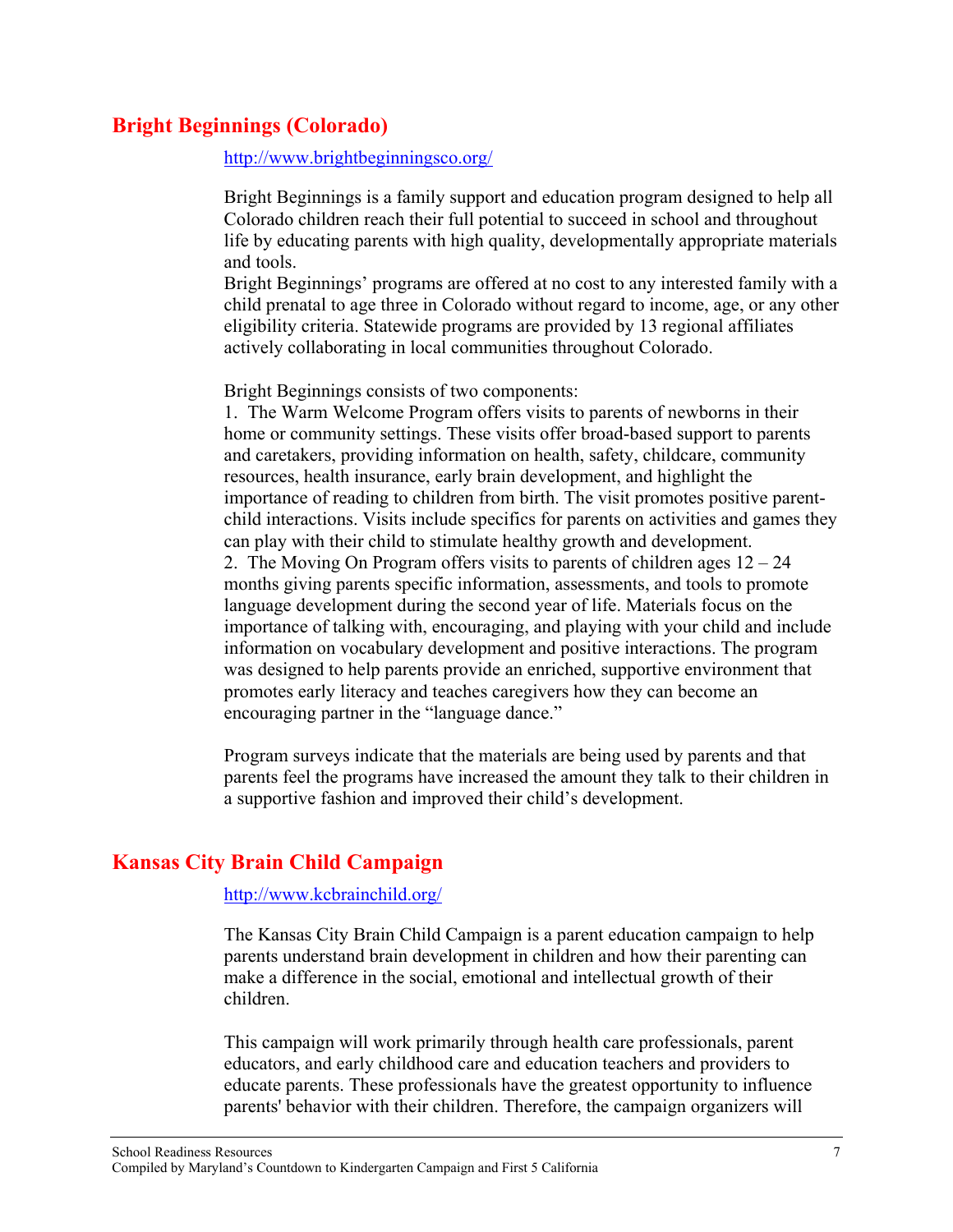<span id="page-11-0"></span>work through these professionals to deliver timely, informative and practical information that parents can use.

The website includes lists of tips for parents and child care providers to help "boost your child's brain power."

## **Smart Start (North Carolina)**

#### <http://www.smartstart-nc.org/>

Smart Start, a public-private partnership, was created in 1993 to provide comprehensive, affordable, quality child care, health care and family support to North Carolina's young children and their families. Today, 81 local partnerships, encompassing all of North Carolina's 100 counties, have now developed a plan and begun implementation to assure that all children in their communities begin school healthy and ready to succeed. North Carolina has received numerous awards for its innovations related to Smart Start and is recognized as a national leader in the development of comprehensive systems for the care and education of young children.

Smart Start funds are administered at the local level through local nonprofit organizations called Local Partnerships. The North Carolina Partnership for Children (NCPC) is the statewide nonprofit organization that provides oversight and technical assistance for local partnerships. Services at the local level range depending on local needs. Funding for Smart Start is currently \$200 million in state funds. Smart Start has raised nearly \$192 million in private donations since it began. Smart Start funds are used to improve the quality of child care, make child care more affordable and accessible, provide access to health services and offer family support.

There are a number of studies and evaluations of the Smart Start initiative found through the University of North Carolina at Chapel Hill's Frank Porter Graham Child Development Center at<http://www.fpg.unc.edu/%7Esmartstart/reports.html>

In 2001, the NCPC established a National Technical Assistance Center to assist other states with the development of an early education initiative. Information is available at<http://www.smartstart-nc.org/national/overview.htm>

## **First Steps (South Carolina)**

#### <http://www.scfirststeps.org/>

This site contains information on South Carolina's First Steps to School Readiness program. First Steps is a comprehensive, results-oriented statewide education initiative to help prepare children to reach first grade healthy and ready to succeed. Signed into law in June 1999 by Governor Hodges, First Steps targets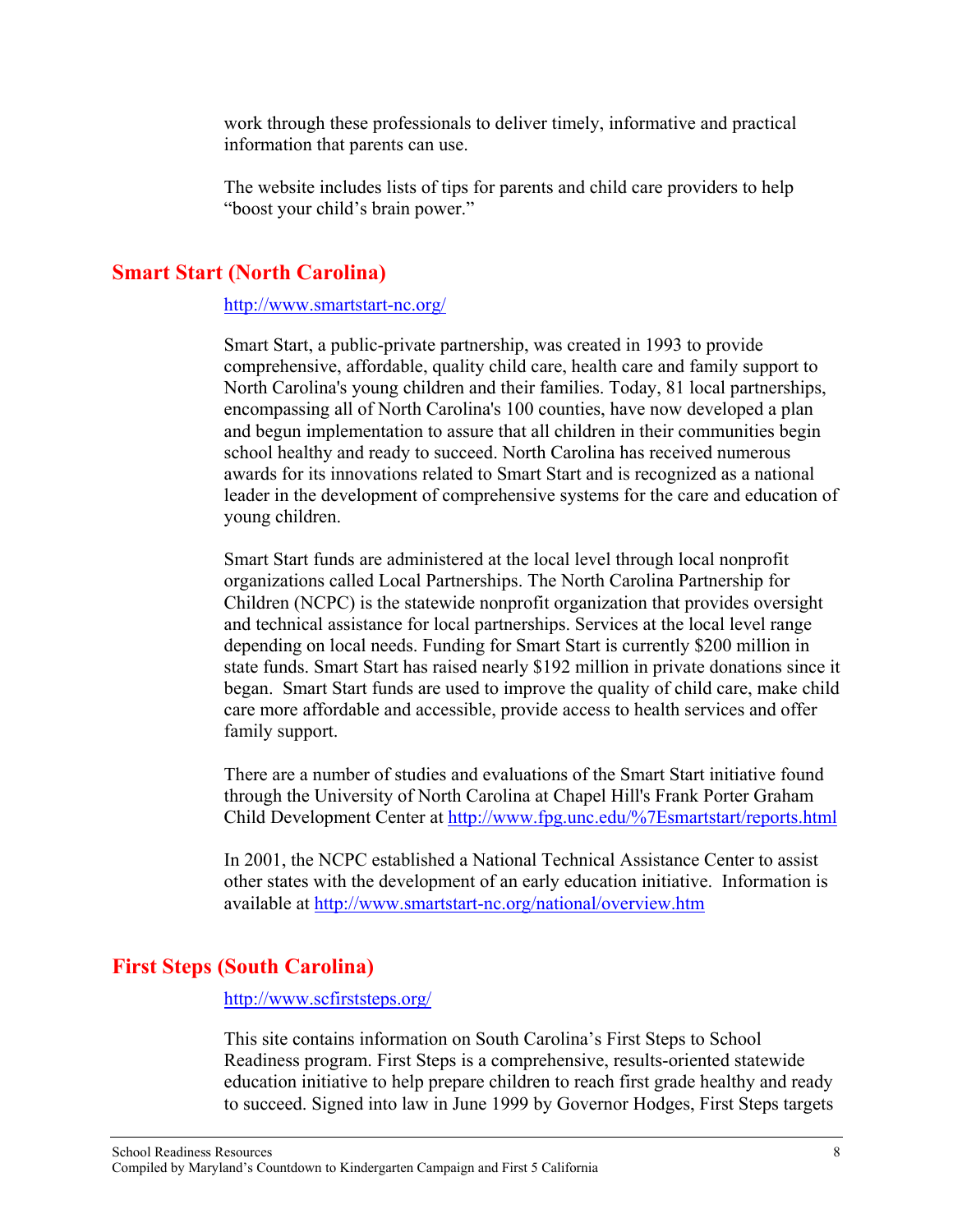<span id="page-12-0"></span>children in pre-first grade and their families. First Steps is a community-driven effort—public and private support are combined through county partnerships to enable individual communities to address the unmet needs of young children and their families. Each of the State's 46 counties has formed a partnership board, including representatives of the business, faith, education, health and nonprofit communities, and parents of young children. Those boards assess county needs and resources and develop strategic plans to address what their young children and their families most need—including such issues as lifelong learning, early education, health care, quality child care, and transportation. Since First Steps is a community-driven effort, each county has determined its greatest needs and is implementing or enhancing the necessary services to boost the school readiness of its children. For example, some communities are focusing efforts on parent education, while others are providing training opportunities for child care providers.

#### **School Readiness Project—University of Wisconsin Extension**

<http://www.uwex.edu/ces/flp/ready/>

The Division of Cooperative Extension of the University of Wisconsin-Extension has made an investment in school readiness. UWEX's School Readiness Project promotes school readiness by helping Wisconsin communities develop local coalitions linking people and organizations concerned about young children (prenatal through the early school years) and their families. Each community project begins with the creation of a diverse task force including parents and local representatives of health care, early education and child care, elementary education, family support services, business, religion, and government. With the local UW-Extension Family Living Educator as a facilitator, the Project helps these coalitions assess local strengths and needs and carry out strategic planning. These collaborative processes serve as a catalyst for community-based programs that are preventive, integrated, and comprehensive.

## **Heads Up! Reading In California**

http://www.caeyc.org/esrs/headsup/abt\_headsup\_rdg\_frame.htm

HeadsUp! Reading is based on the latest research from the National Research Council about how young children learn to read and write. HeadsUp! Reading is an innovative, 44-hour early literacy course to help improve children's school readiness. Designed to enhance teaching practices and improve literacy outcomes for young children, this comprehensive course is offered to everyone who works with young children birth through age 5.

HeadsUp! Reading teaches:

• How to create early literacy experiences for young children throughout the day,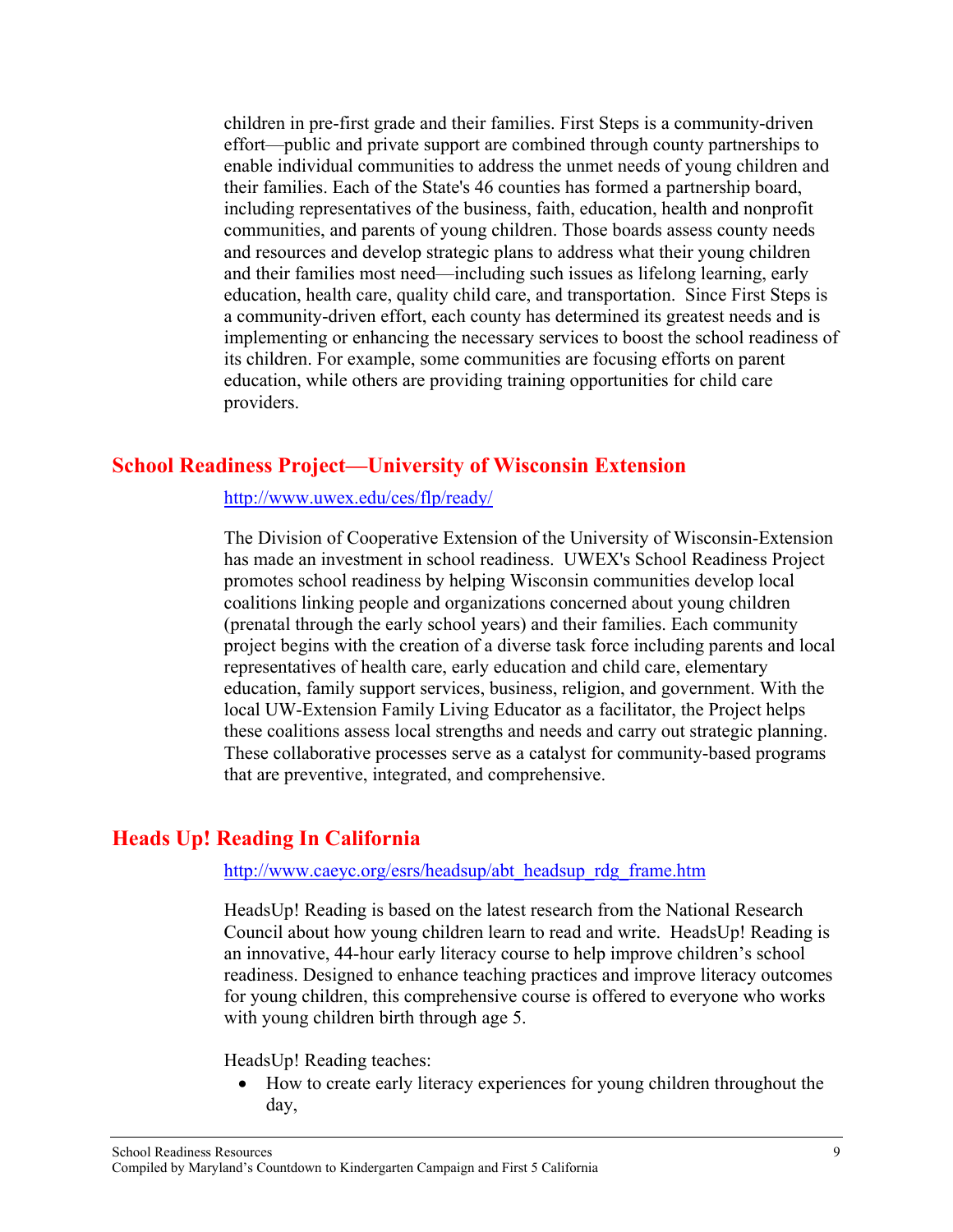- <span id="page-13-0"></span>• What a teacher needs to understand about the continuum of reading and writing development from birth through age 5 and beyond,
- Specific ways to use five gateways to literacy: playing, reading, talking, writing and learning the code (alphabet knowledge and phonemic awareness), and
- How to be intentional in setting both group and individualized goals for children's learning, and for progress monitoring.

## **SPARK: Supporting Partnerships to Assure Ready Kids**

#### <http://www.wkkf.org/SPARK>

A program of the W. K. Kellogg Foundation, SPARK: Supporting Partnerships to Assure Ready Kids will seek to create a seamless transition into school for vulnerable children ages 3 to 6 in select demonstration communities. The initiative will support partnerships among communities, schools, and state agencies to ensure children's early learning and readiness. With the initiative serving as a catalyst or "spark," the goal is to get vulnerable children ready for school and schools ready for the children. Outcomes envisioned by SPARK include: a preschool assessment at age three to identify potential delays and create an individualized plan for improvement; at least one learning advocate for every child to coach and coordinate resources among family, child care, school, and other agencies; and an effective transition to school so that every child is able to meet commonly accepted measures of readiness (for example, awareness of letters and sounds, number recognition, and ability to get along with others) and continues to exhibit cognitive, social, and emotional attributes and behavior for effective learning through first grade.

In April, 2002, communities in Florida; Georgia; Hawaii; Mississippi; New Mexico, North Carolina; Ohio; and Washington, DC. received planning grants. Implementation grants are scheduled to be made in Spring of 2003.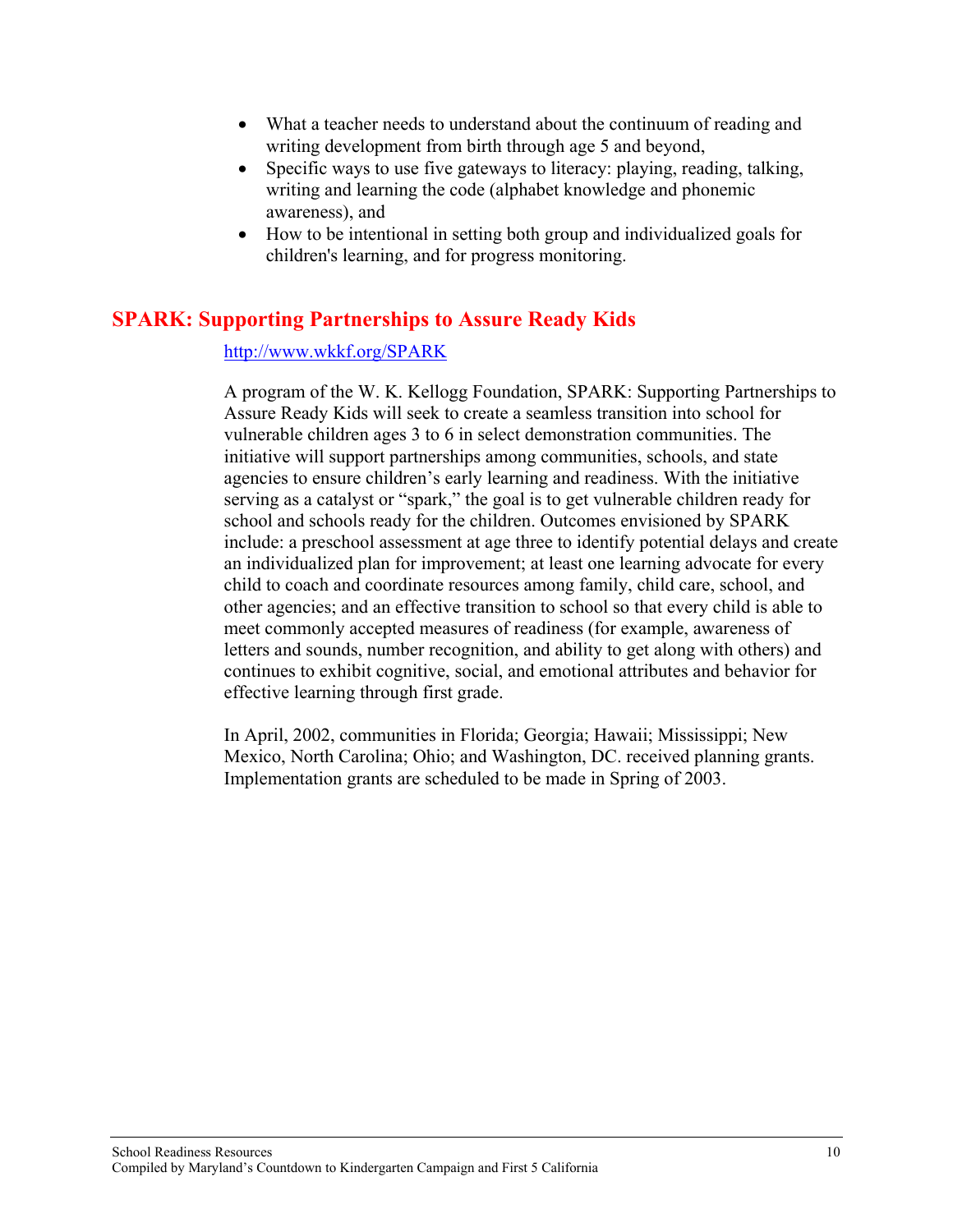## <span id="page-14-0"></span>**B. FEDERAL SCHOOL READINESS/PRESCHOOL PROGRAMS**

## **Early Head Start**

#### <http://www.acf.hhs.gov/programs/hsb/programs/ehs/ehs2.htm>

With the reauthorization of the Head Start Program in 1994, Congress established the Early Head Start Program for low- income families with infants and toddlers and pregnant women. In creating this program, the Congress acted upon evidence from research and practice which illustrates that early intervention through high quality programs enhances children's physical, social, emotional, and cognitive development; enables parents to be better caregivers and teachers to their children; and helps parents meet their own goals, including economic independence. The local programs funded through Early Head Start operate as a national laboratory to demonstrate the impact that can be gained when early, continuous, intensive, and comprehensive services are provided to pregnant women and very young children and their families. This site provides a description of the program and information on the Early Head Start legislation.

## **Early Head Start National Resource Center**

#### <http://www.ehsnrc.org/>

The Early Head Start National Resource Center was created in 1995 by the Head Start Bureau of the Administration for Children and Families. The EHS NRC works in partnership with Infant/Toddler Specialists to ensure that Early Head Start programs have information and training on "best practices" in the following areas: (1) developmentally appropriate and culturally sensitive services for infants/toddlers and their families; (2) building effective relationships with families; (3) creating developmentally appropriate environments; (4) effective networking, collaboration, and community building skills; (5) inclusive services for children with special needs; (6) comprehensive services for pregnant women; (7) program and professional development; and (8) program evaluation and continuous improvement. This site provides information on Early Head Start legislation, family literacy programs, publications, and an Early Head Start Information Kit.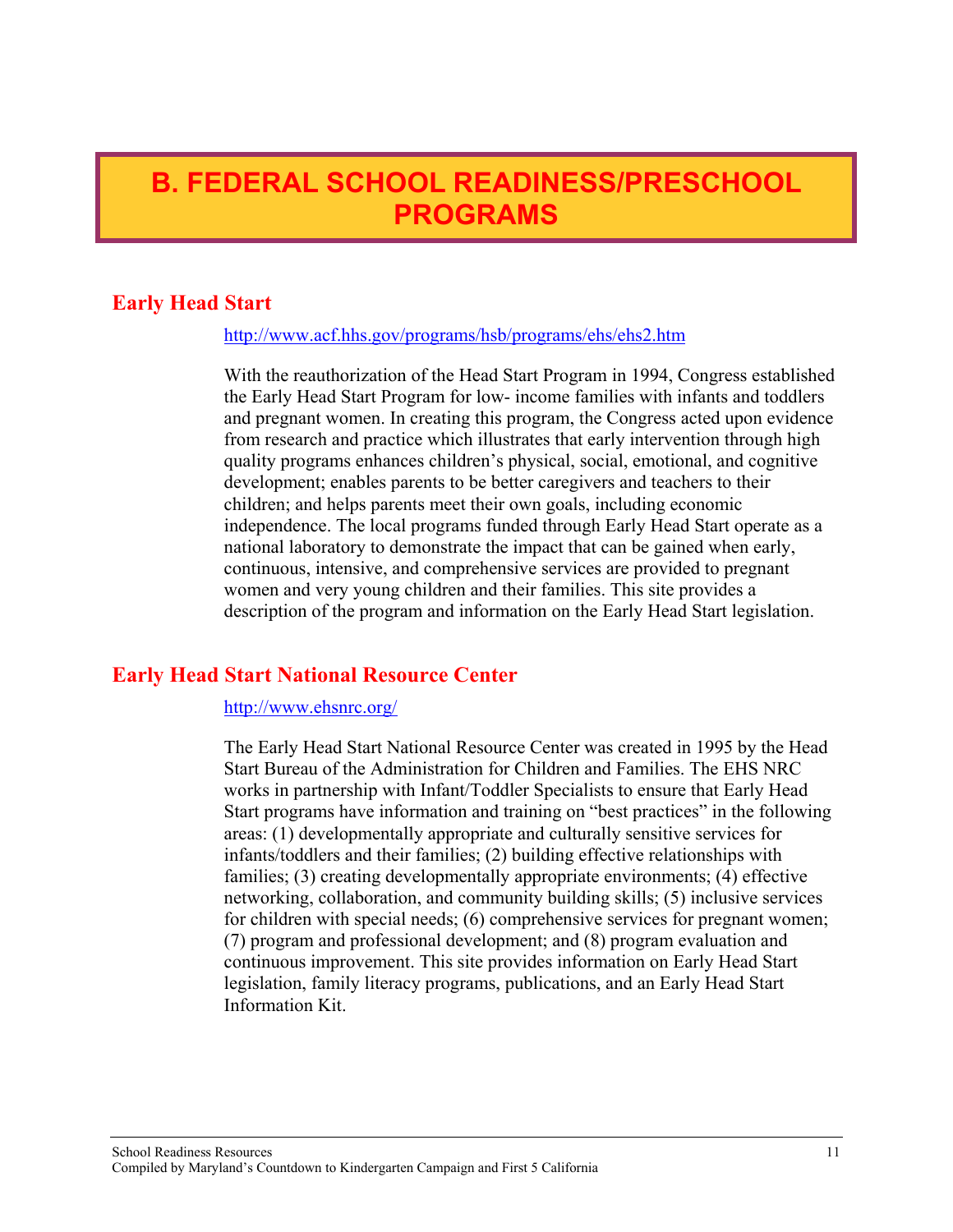#### <span id="page-15-0"></span>**Head Start**

#### <http://www.acf.hhs.gov/programs/hsb/>

The Head Start Program provides preschool children (ages 3–5) from low-income families with activities that help them grow mentally, emotionally, socially, and physically. Grants are awarded by the Administration for Children and Families' Regional Offices and the Head Start Bureau's American Indian and Migrant Program Branches directly to about 1,400 local public agencies, private organizations, Indian Tribes, and school systems for the purpose of operating Head Start programs at the community level. Head Start includes the following four program components: (1) Education–every child receives a variety of learning experiences to foster intellectual, social, and emotional growth. (2) Health–every child is involved in a comprehensive health program, which includes immunizations, medical, dental, mental health, and nutritional services. (3) Parent Involvement–parents are involved in parent education, program planning, and operating activities. (4) Social Services–specific services are geared to each family after its needs are determined, including community outreach; referrals; family need assessments; recruitment and enrollment of children; and emergency assistance and/or crisis intervention. In Maryland, Head Start serves over 11,000 children annually. This site provides information on Head Start services, legislation, and programs.

## **Head Start Standards**

#### <http://www.acf.hhs.gov/programs/hsb/performance/index.htm>

The Head Start Program Performance Standards are the mandatory regulations that grantees and delegate agencies must implement in order to operate a Head Start program. The standards define the objectives and features of a quality Head Start program in concrete terms; they articulate a vision of service delivery to young children and families; and they provide a regulatory structure for the monitoring and enforcement of quality standards.

#### **Head Start Statistical Fact Sheets**

#### <http://www.acf.hhs.gov/programs/hsb/research/2003.htm>

The Head Start program is administered by the Head Start Bureau, the Administration on Children, Youth and Families (ACFY), Administration for Children and Families (ACF), Department of Health and Human Services (DHHS). This site provides statistics and facts about the program.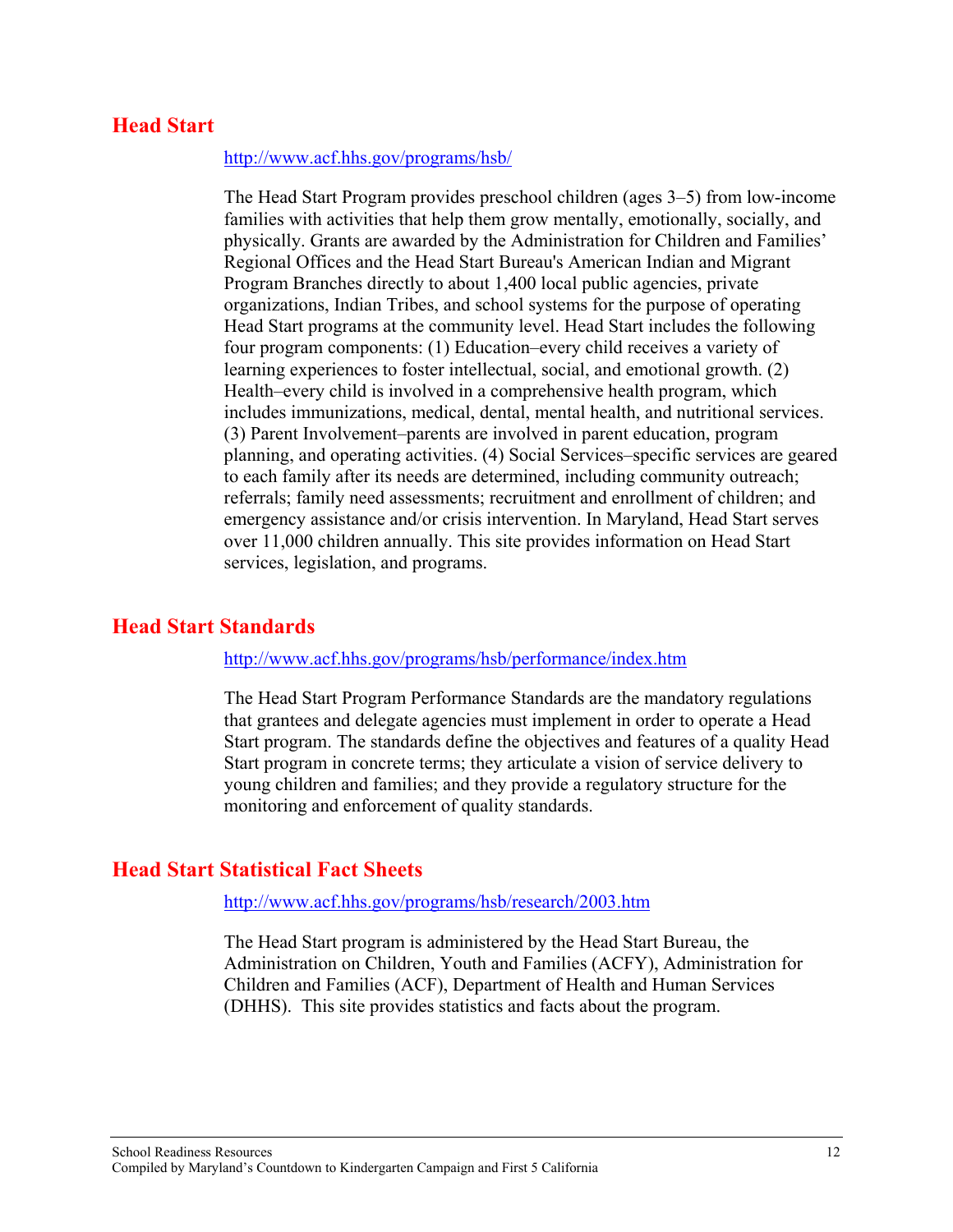## <span id="page-16-0"></span>**Title I, Part A: Helping Disadvantaged Children Meet Challenging Standards–Using Title I, Part A Funds for Preschool**

[http://www.ed.gov/legislation/ESEA/Title\\_I/preschoo.html](http://www.ed.gov/legislation/ESEA/Title_I/preschoo.html)

Title I, Part A of the Elementary and Secondary Education Act: Helping Disadvantaged Children Meet Challenging Standards–Improving America's Schools Act of 1994, http://www.ed.gov/legislation/ESEA/Title I/intro.html, supports all of the National Education Goals, including Goal Number 1 related to school readiness. Title I funds may be used to fund preschools for eligible preschool children. To be eligible, preschool children—like school-aged children—must be failing, or most at risk of failing, to meet the State's challenging student performance standards. Beginning in the 1997-98 school year, Title I preschool programs were required to comply with performance standards established under the Head Start Act. Schools/districts operating preschools using Title funds must include strategies for the transition of children in those programs to elementary school programs.

## **Getting Ready**

#### [http://www.gettingready.org](http://www.gettingready.org/)

The School Readiness Indicators Initiative is a multi-state initiative that uses child well-being indicators to build a change agenda in states and local communities in order to improve school readiness and ensure early school success. The task of participating states is to develop a set of child outcome and systems indicators for children from birth through the fourth-grade reading test, an important red flag for children most at-risk for poor long-term outcomes, such as dropping out of school, teen pregnancy, and juvenile crime.

## **President Bush's Early Childhood Education Initiative**

#### <http://www.whitehouse.gov/infocus/earlychildhood/>

In his 2002 State of the Union Address, President Bush stressed the need to prepare children to read and succeed in school with improved Head Start and early childhood development programs. The early childhood initiative announced by President Bush seeks to improve the state of early childhood education, where too many children come to school unprepared to learn.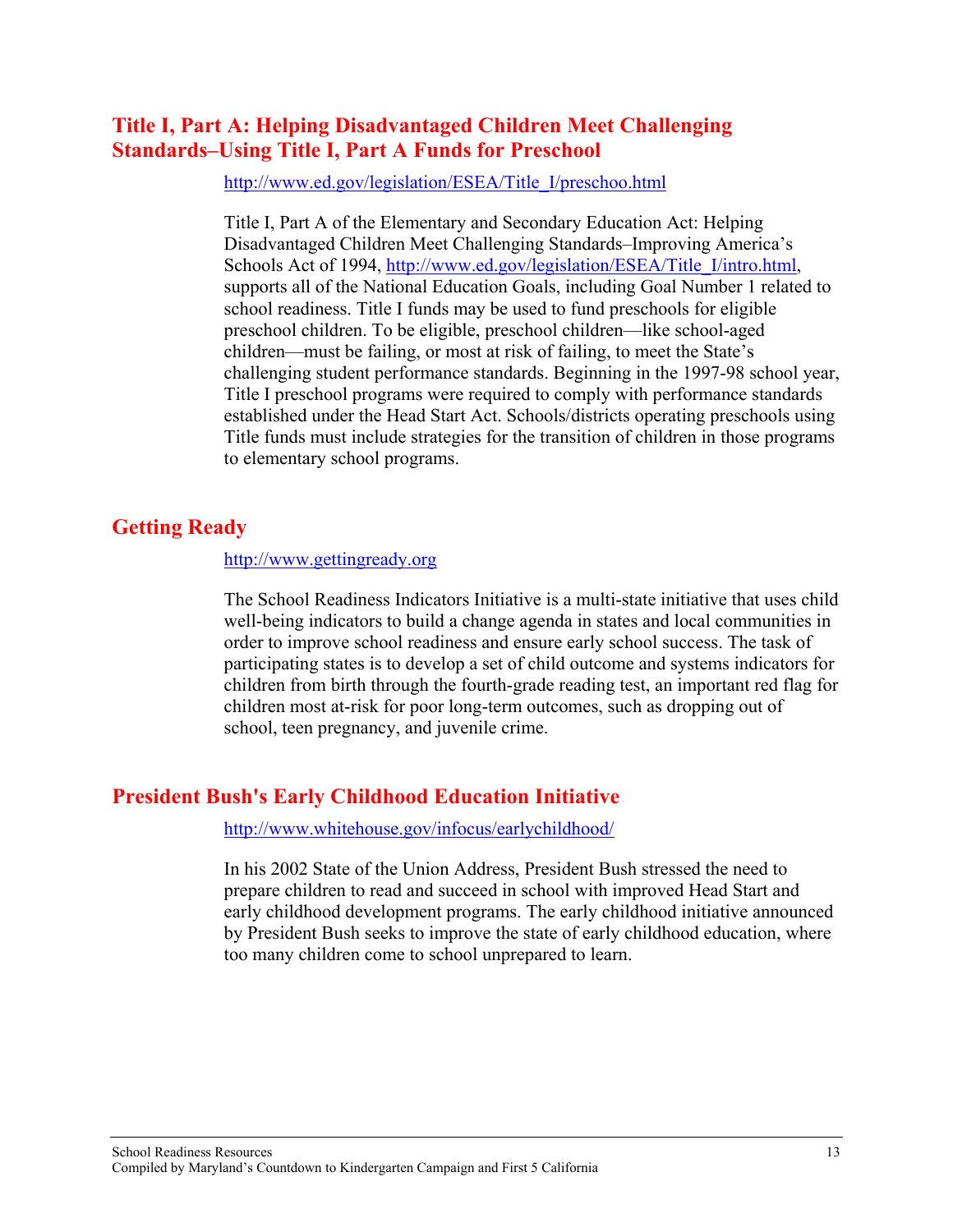## <span id="page-17-0"></span>**Good Start, Grow Smart: The Bush Administration's Early Childhood Initiative**

<http://www.whitehouse.gov/infocus/earlychildhood/earlychildhood.html>

President Bush believes that all children must begin school with an equal chance at achievement so that no child is left behind. The Bush Administration has proposed a new early childhood initiative *Good Start, Grow Smart* to help States and local communities strengthen early learning for young children. This will ensure that young children are equipped with the skills they will need to start school ready to learn.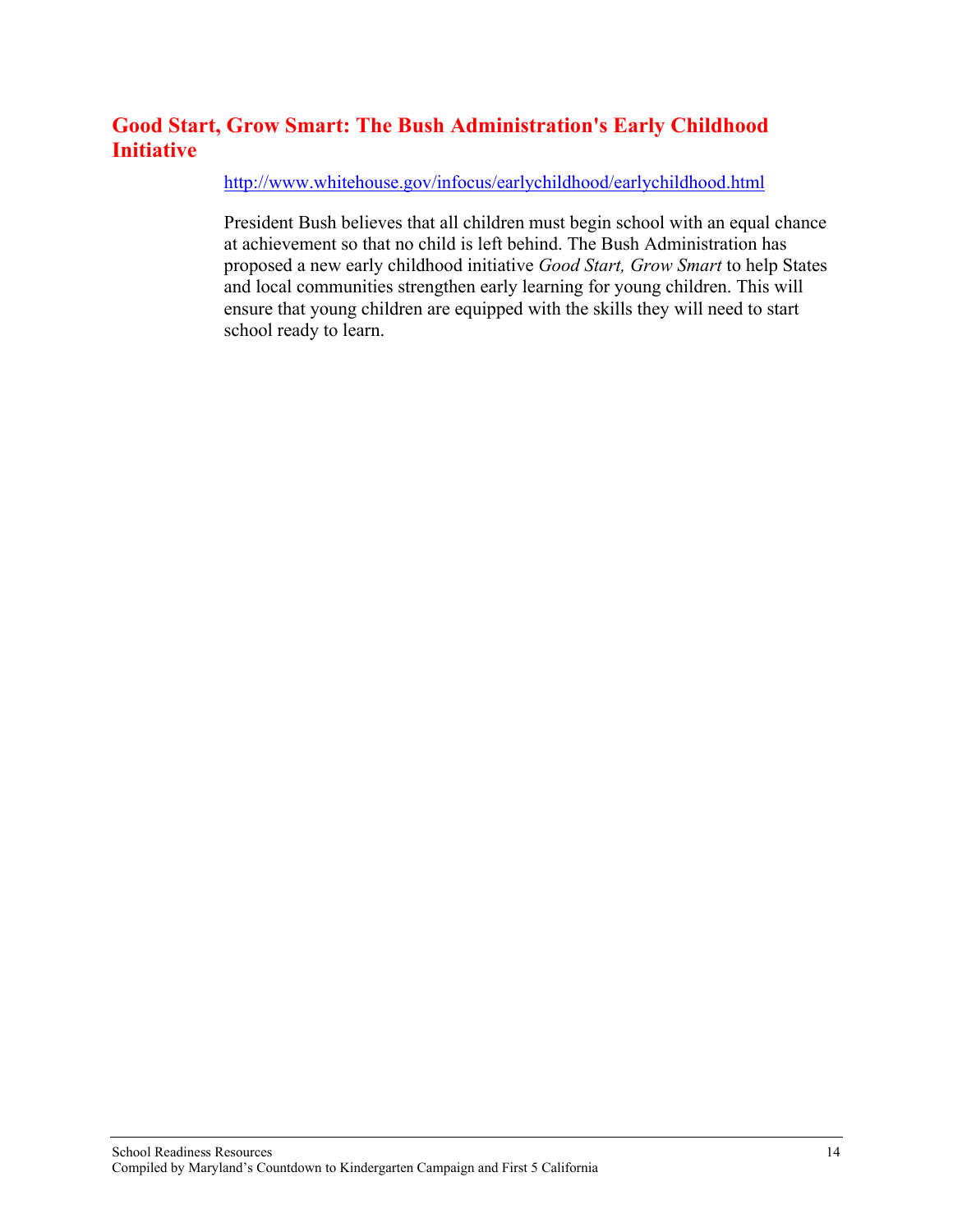## <span id="page-18-0"></span>**C. RESEARCH AND REPORTS ON SCHOOL READINESS**

## **PROGRAM EVALUATION: OUTCOMES FOR CHILDREN AND COST/BENEFIT ANALYSIS**

## **"Significant Benefits: The High/Scope Perry Preschool Project"**

<http://www.highscope.org/Research/PerryProject/perrymain.htm>

This study—perhaps the most well-known of all High/Scope research efforts examines the lives of 123 African Americans born in poverty and at high risk of failing in school. From 1962-1967, at ages 3 and 4, the subjects were randomly divided into a program group who received a high-quality preschool program based on High/Scope's active learning approach and a comparison group who received no preschool program. In the study's most recent phase, 95% of the original study participants were interviewed at age 27. Additional data were gathered from the subjects' school, social services, and arrest records. In analyzing the data collected at age 27, research staff found major differences favoring the 27-year-olds who had been enrolled in High/Scope's active learning preschool program in terms of fewer instances of criminal activity; higher economic status; higher rates of graduation from high school; and fewer out of wedlock births.

## **"Preschool Curriculum Comparison Project"**

<http://www.highscope.org/Research/curriccomp.htm>

This study compares the High/Scope active learning preschool model with two other preschool models. In the study, 69 children, ages 3 and 4 years, were randomly assigned to one of three preschool groups, each receiving a preschool program based on a different curriculum model. (Children in all three groups were living in poverty and at high risk of school failure). The three models represented were the Direct Instruction model, a traditional Nursery School model, and the High/Scope model.

Findings at age 23 continue to support the conclusion that the High/Scope and Nursery School groups are better off than the Direct Instruction group in a variety of ways. Either the High/Scope group, the Nursery School group, or both, show statistically significant advantages over the Direct Instruction group on 17 variables. Most important, compared with the Direct Instruction Group, the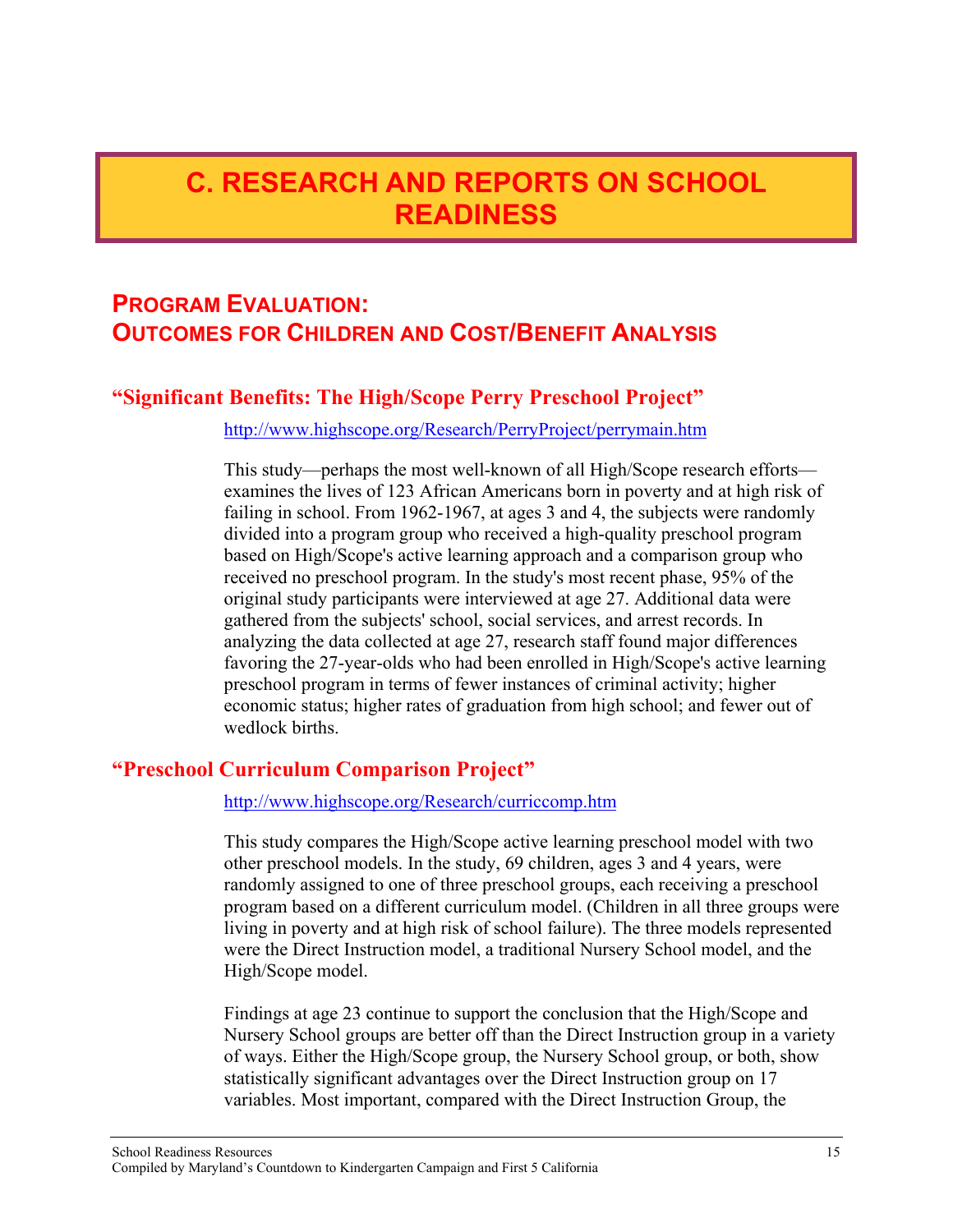<span id="page-19-0"></span>High/Scope and Nursery School groups have had significantly fewer felony arrests of various kinds and fewer years of special education for emotional impairment. In addition, compared with the Direct Instruction group, the High/Scope group aspires to complete a higher level of schooling, and has more members living with their spouses. It thus appears that preschool programs that promote child-initiated activities (such as the High/Scope and Nursery School programs) seem to contribute to the development of an individual's sense of personal and social responsibility.

## **"Early Learning, Later Success: The Abecedarian Study"**

[http://www.fpg.unc.edu/~abc/embargoed/executive\\_summary.htm](http://www.fpg.unc.edu/~abc/embargoed/executive_summary.htm)

The Abecedarian Project was a carefully controlled study in which 57 infants from low-income families were randomly assigned to receive early intervention in a high quality child care setting and 54 were in a non-treated control group. Treated children scored significantly higher on tests of reading and math from the primary grades through middle adolescence. Young adults who received early educational intervention had significantly higher mental test scores from toddlerhood through age 21 than did untreated controls.

Evaluation of the Abecedarian Project found that for every dollar spent on highquality early education programs, taxpayers can expect four dollars in benefits. The complete benefit-cost analysis of the Abecedarian Project is available at <http://nieer.org/resources/research/AbecedarianStudy.pdf>

## **"Age 21 Cost-Benefit Analysis of the Title I Chicago Child-Parent Centers"**

<http://www.ssc.wisc.edu/irp/pubs/dp124502.pdf>

The cost-benefit analysis of the Chicago Child-Parent Centers is particularly important because it demonstrated that benefits could be achieved by a preschool program administered by a public entity (Chicago Public School System). The Child-Parent Centers (CPC) in Chicago's Title I schools serve thousands of innercity children and spend about the same amount of money per child as Head Start. A longitudinal study of participants in the CPC program indicates that it generates powerful benefits that stay with the children at least until age 20. A cost/benefit analysis concluded that CPC's preschool program returned \$7.14 for every \$1 invested.

Additional comment and information on the program is available at two web sites: <http://www.aecf.org/publications/advocasey/spring2002/chicago.htm> http://www.waisman.wisc.edu/cls/Program.htm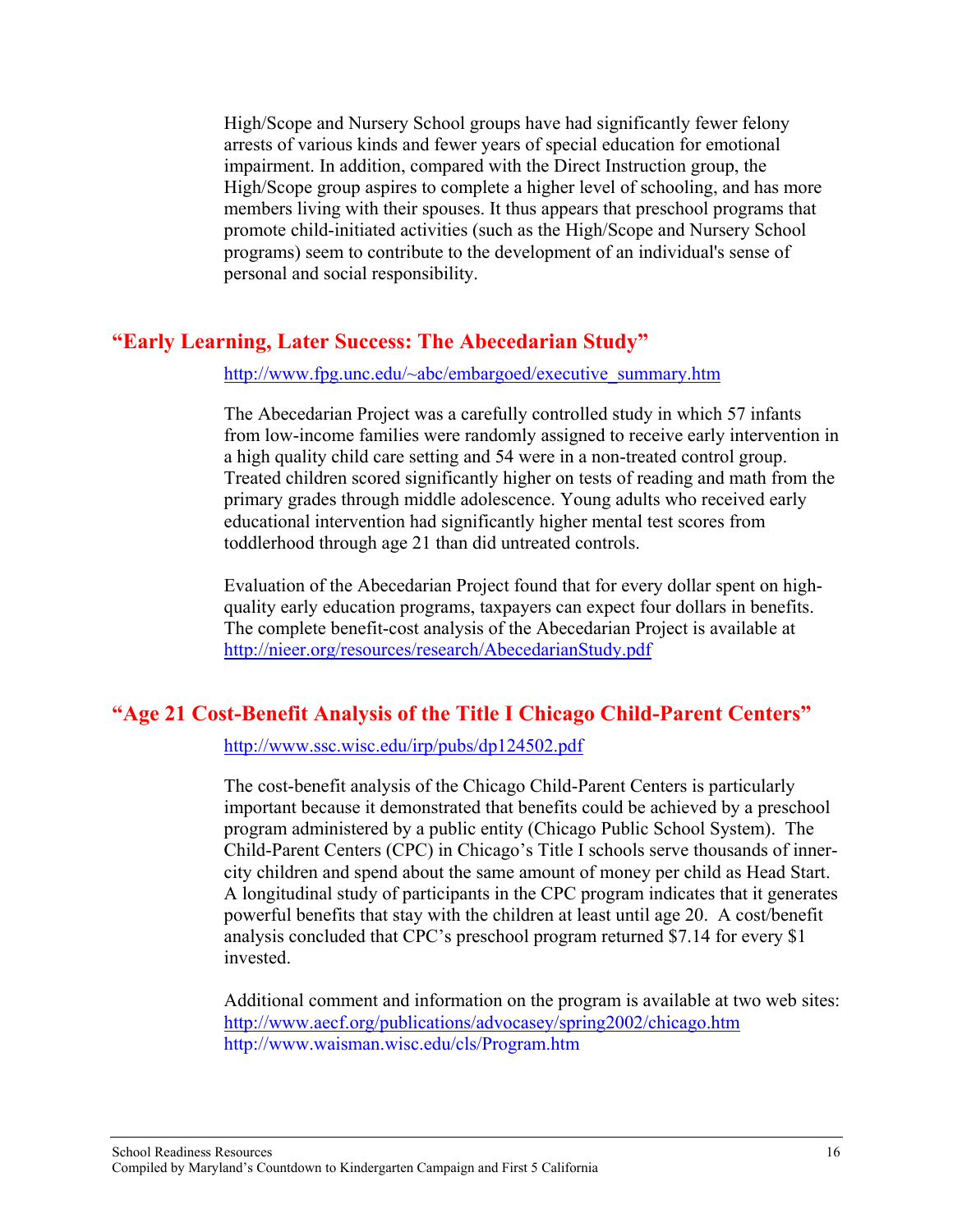## <span id="page-20-0"></span>**"The Children of the Cost, Quality & Outcomes Study Go to School"**

<http://www.fpg.unc.edu/~ncedl/PAGES/cq.htm>

One of the landmark studies, the original Cost, Quality and Outcomes study was initiated in 1993, in part, to examine the influence of typical center-based child care on children's development during their preschool years and then subsequently as they moved into elementary school. Researchers had, by 1999, followed these children to the end of second grade. They concluded that highquality child care contributed to school readiness in both cognitive and social domains and that children at risk of school failure were more affected by the quality of child care than other children.

## **"Multi-State Pre-Kindergarten Study"**

#### [http://www.fpg.unc.edu/~ncedl/Research/project\\_summary.cfm?studyid=24](http://www.fpg.unc.edu/~ncedl/Research/project_summary.cfm?studyid=24)

The National Center for Early Development and Learning is conducting a multistate study of U.S. pre-kindergarten (pre-k) programs. Several other surveys of state pre-k programs have been conducted, but this effort is the first multi-state study to include extensive classroom observations, child assessments, and kindergarten follow-up. This study, which will take place in six states that have committed significant resources to pre-k initiatives, will generate completely new data about the nation's pre-k programs. Data collection began in the fall of 2001 and was set to end in the spring of 2003, following children from the beginning of pre-k through the end of kindergarten.

The NCEDL Multi-State Pre-Kindergarten Study has two primary purposes:

- to describe the variations of experiences for children in pre-kindergarten and kindergarten programs in school-related settings, and
- to examine the relations between variations in pre-kindergarten/kindergarten experiences and children's outcomes in early elementary school.

In the spring of 2003, NCEDL will address financing and cost issues of the prekindergarten programs in the study in collaboration with the National Institute for Early Education Research (NIEER) at Rutgers University and with the National Prekindergarten Center (NPC) at the FPG Child Development Institute at UNC-Chapel Hill.

## **"Longer Term Effects of Head Start" (2000)**

<http://www.rand.org/organization/drd/labor/DRU/DRU2439.pdf>

Little is known about the long-term effects of participation in Head Start. This paper draws on unique non-experimental data from the Panel Study of Income Dynamics to provide new evidence on the effects of participation in Head Start on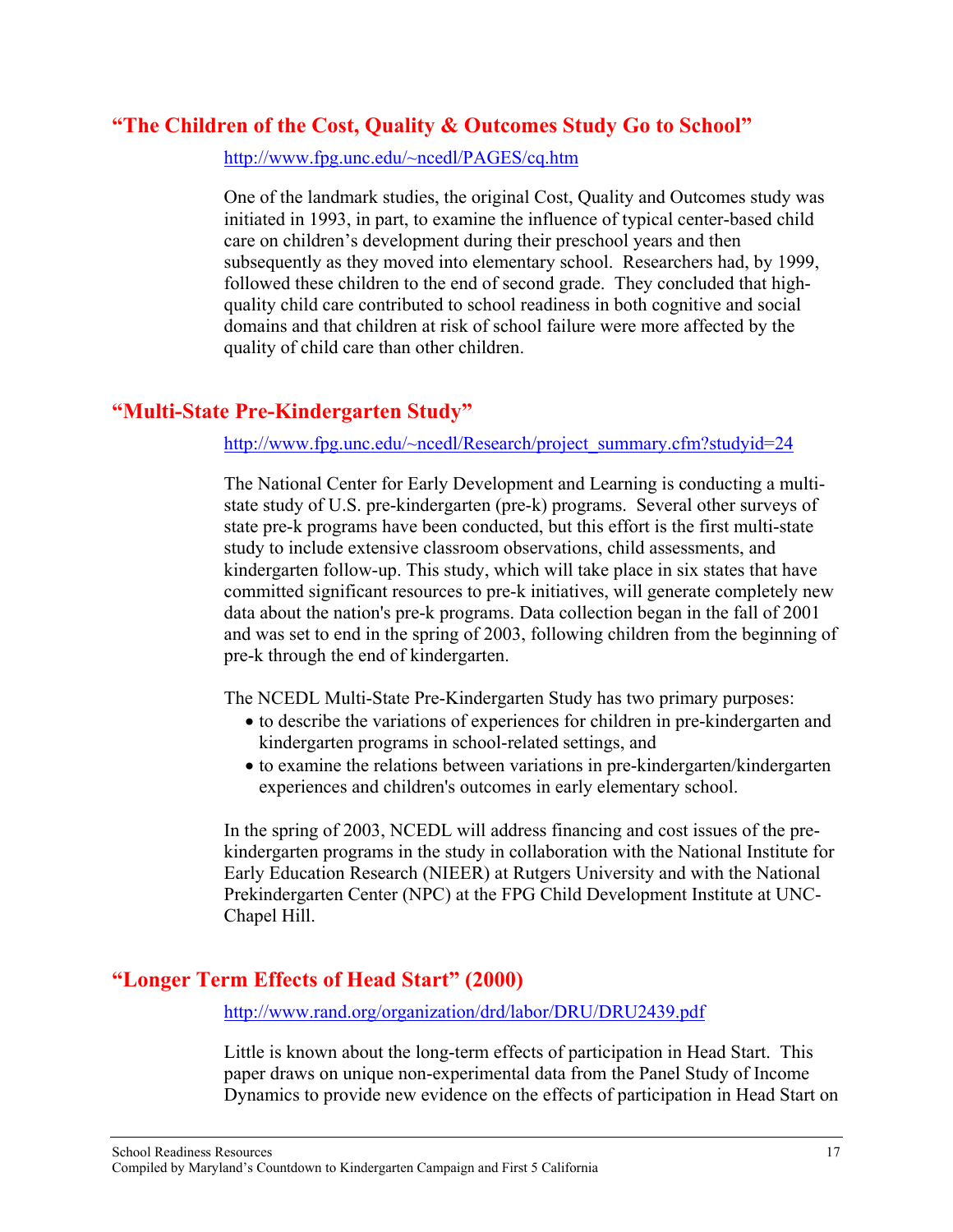<span id="page-21-0"></span>schooling attainment, earnings, and criminal behavior. Among whites, participation in Head Start is associated with a significantly increased probability of completing high school and attending college, and there is some evidence of elevated earnings in one's early twenties. African Americans who participated in Head Start are significantly less likely to have been charged or convicted of a crime. The evidence also suggests that there are positive spillovers from older children who attended Head Start to their younger siblings.

## **"Even Start: National Evaluation of The Even Start Family Literacy Program–1998"**

#### <http://www.ed.gov/pubs/EvenStart/ch3families.html>

This report, funded by the US Department of Education, summarizes what has been learned about the Even Start Family Literacy Program after 10 years of demonstration and evaluation activities. The evaluation sought to determine whether Even Start can provide a boost, change the trajectory, or alter the developmental pathway of families in three major areas: (1) increased participation of families in early childhood education, adult education, parenting education; (2) integrated services designed to build on each other; and (3) increased parenting skills to enhance child development through programs of parenting education and adult basic skills education. Results indicate that Even Start families participate in core educational services at higher rates had they not been in the program; Even Start children learned school readiness skills significantly faster than expected; and, children in Even Start programs get a "boost" in cognitive development at an earlier age by exposure to an organized learning environment. Even Start seems able to improve the home learning environment for low-income families. But, while positive gains were made on income and employment, Even Start families made few changes on measures of improved adult self-efficacy, social support, and family resources.

#### **"Preschool: The Most Important Grade" (2003)**

#### [http://www.ascd.org/authors/ed\\_lead/el200304\\_barnett.html](http://www.ascd.org/authors/ed_lead/el200304_barnett.html)

W. Steven Barnett, a leading researcher, provides an overview of the major longitudinal studies that demonstrate the positive impact of high-quality preschool. This article, published in April 2003, confirms that research findings confirm the long-term benefits of early education and offers some options for integrating the existing patchwork of U.S. public and private preK programs into a uniform system that provides a high-quality early education to all young children.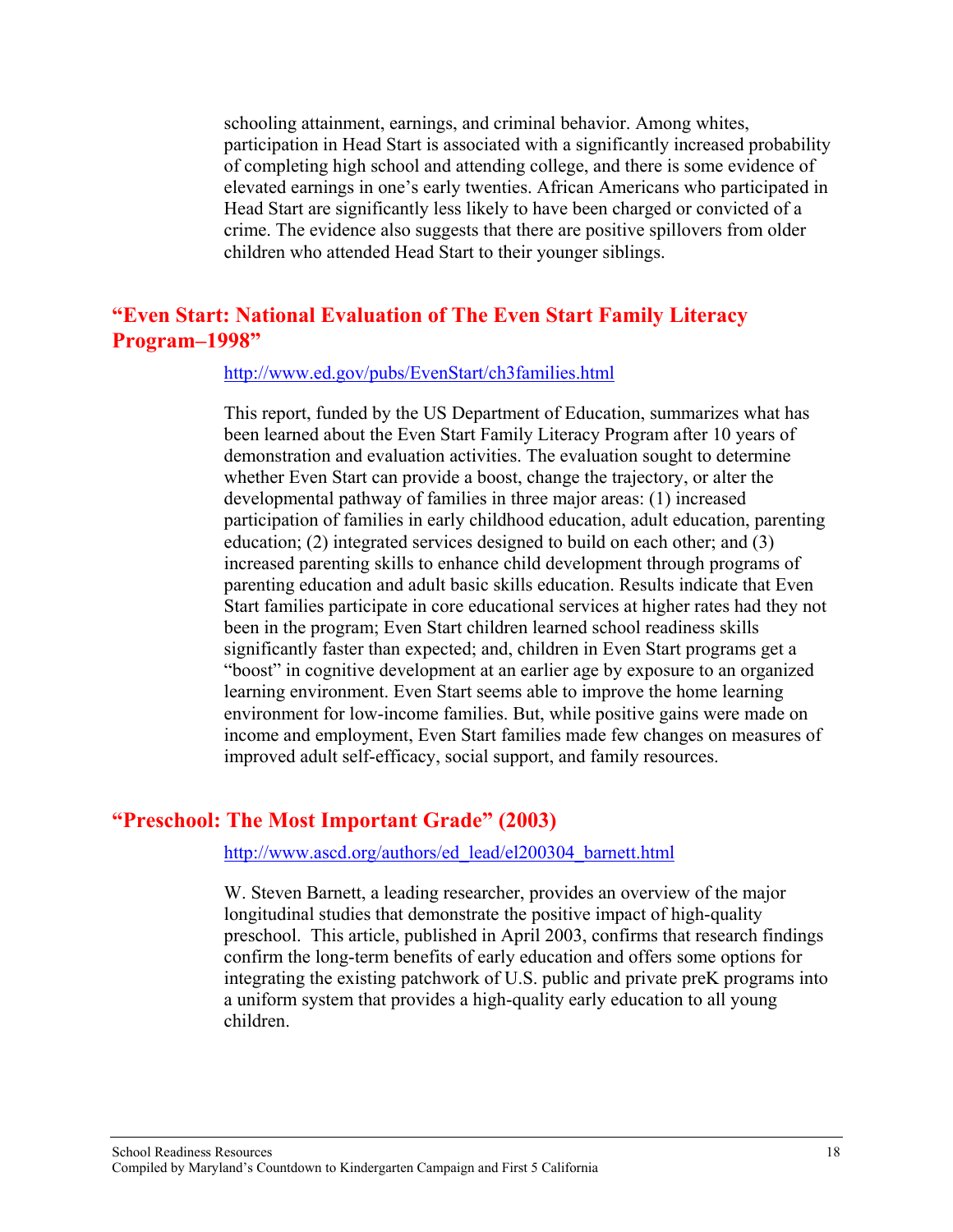## <span id="page-22-0"></span>**"Investing in Our Children: What We Know and Don't Know About the Costs and Benefits of Early Childhood Interventions" (1998)**

<http://www.rand.org/publications/MR/MR898/>

This 1998 study by the RAND Corporation concludes that greater investments in early childhood would not only benefit children but also save the government money in the form of lower welfare payments, higher tax revenues, and lower criminal justice system costs. The study cautions, however, that more research is needed to maximize the effectiveness of public investments.

## **"Title I Preschool Education: More Children Served, but Gauging Effect on School Readiness Difficult–United States General Accounting Office" (2000)**

<http://www.gao.gov/new.items/he00171.pdf>

The GAO surveyed a stratified, nationally representative sample drawn from the approximately 16,000 school districts nationwide. Specifically, GAO surveyed all of the 111 largest school districts—those with 40,000 or more students. In addition, GAO randomly selected about 400 of the smaller school districts—those with fewer than 40,000 students. The overall response rate was 95 percent. During the 1999- 2000 school year, an estimated 17 percent of the school districts that received Title I funds spent an estimated \$407 million on preschool services, making Title I second only to Head Start in its level of federal preschool education funding. School districts used their funds to serve an estimated 313,000 preschool children—equal to about 8 percent of the children who will eventually enter kindergarten. Almost all of these children were between the ages of 3 and 5. Children were served in every State, with Texas serving the largest number of children. Currently, the US Department of Education lacks the information to measure Title I's effect on children's school readiness. GAO recommends that USDE, as part of its planned Title I preschool study, explore the feasibility of isolating and measuring Title I's effect on school readiness.

## **THE IMPORTANCE OF THE EARLY YEARS: BRAIN RESEARCH AND EARLY CHILDHOOD EDUCATIONAL THEORY**

## *From Neurons to Neighborhoods: The Science of Early Childhood Development* **(2000)**

[http://www.nap.edu/execsumm/0309069882.html#sum](http://www.nap.edu/execsumm/0309069882.html)

Issued by the National Research Council and Institute of Medicine, this meticulous research review, the work of an interdisciplinary committee of experts, documents the explosion of research in the neurobiological, behavioral, and social sciences that has led to major advances in understanding the conditions that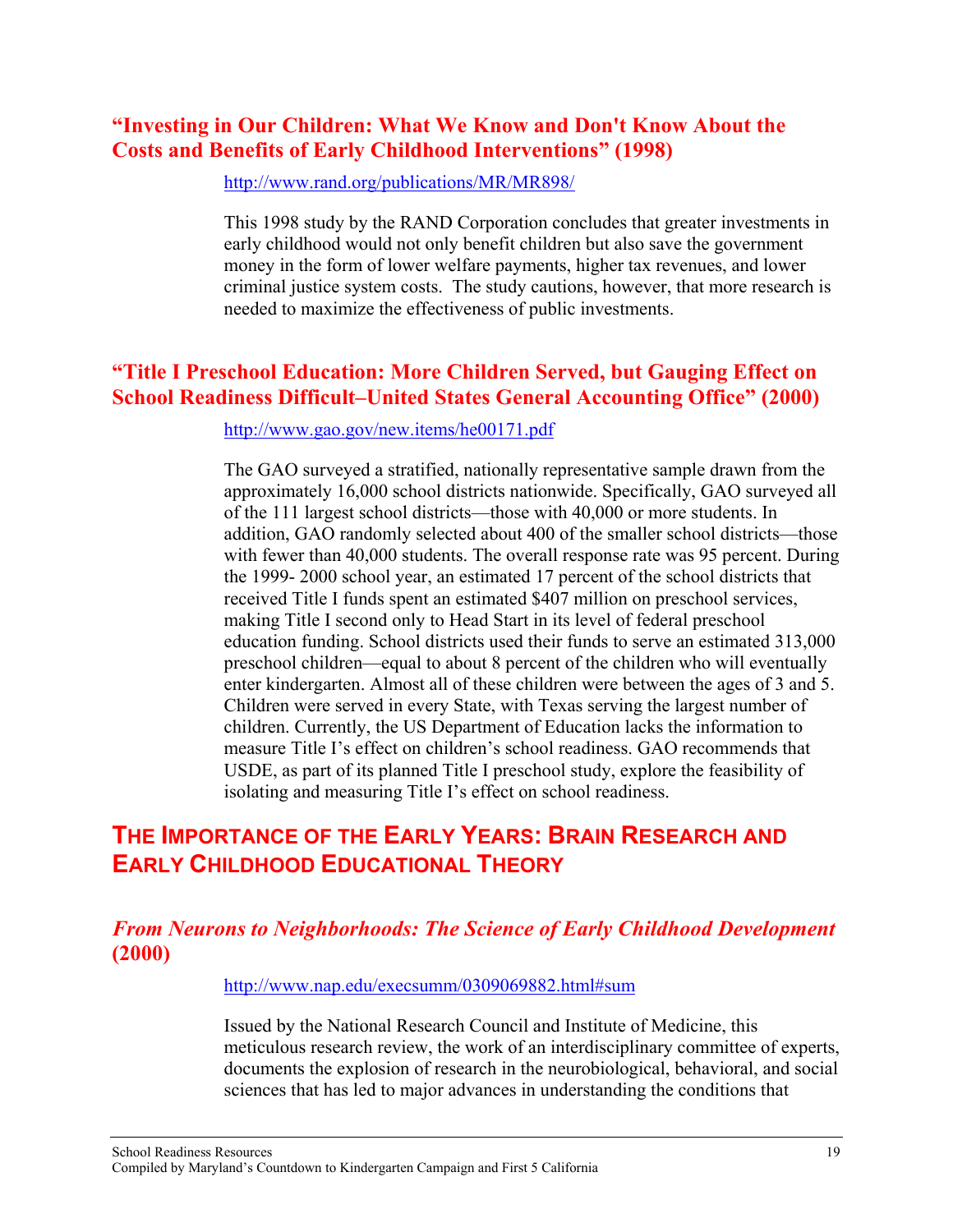<span id="page-23-0"></span>influence whether children get off to a promising or a worrisome start in life. These scientific gains have generated a much deeper appreciation of: (1) the importance of early life experiences, as well as the inseparable and highly interactive influences of genetics and environment, on the development of the brain and the unfolding of human behavior; (2) the central role of early relationships as a source of either support and adaptation or risk and dysfunction; (3) the powerful capabilities, complex emotions, and essential social skills that develop during the earliest years of life, and (4) the capacity to increase the odds of favorable developmental outcomes through planned interventions. The authors note, however, that the capacity to use this knowledge constructively has been constrained by a number of dramatic transformations in the social and economic circumstances under which families with young children are living in the United States.

#### *Eager to Learn: Educating Our Preschoolers* **(2000)**

#### <http://www.nap.edu/catalog/9745.html>

What will it take to provide better early education and care for our children between the ages of two and five? *Eager to Learn* explores this crucial question, synthesizing the newest research findings on how young children learn and the impact of early learning. Key discoveries in how young children learn are reviewed in language accessible to parents as well as educators: findings about the interplay of biology and environment, variations in learning among individuals and children from different social and economic groups, and the importance of health, safety, nutrition and interpersonal warmth to early learning. Perhaps most significant, the book documents how very early in life learning really begins. Valuable conclusions and recommendations are presented in the areas of the teacher-child relationship, the organization and content of curriculum, meeting the needs of those children most at risk of school failure, teacher preparation, assessment of teaching and learning, and more.

#### **"Starting Points: Meeting the Needs of Our Youngest Children" (1994)**

#### <http://www.carnegie.org/startingpoints>

"Starting Points" highlights the critical importance of the first three years of life for subsequent healthy development. It documents the "quiet crisis" that young children face today--including low prenatal care and immunization rates, the rising incidence of child abuse and neglect, and disturbing trends in family stability. The report concludes with a list of recommendations.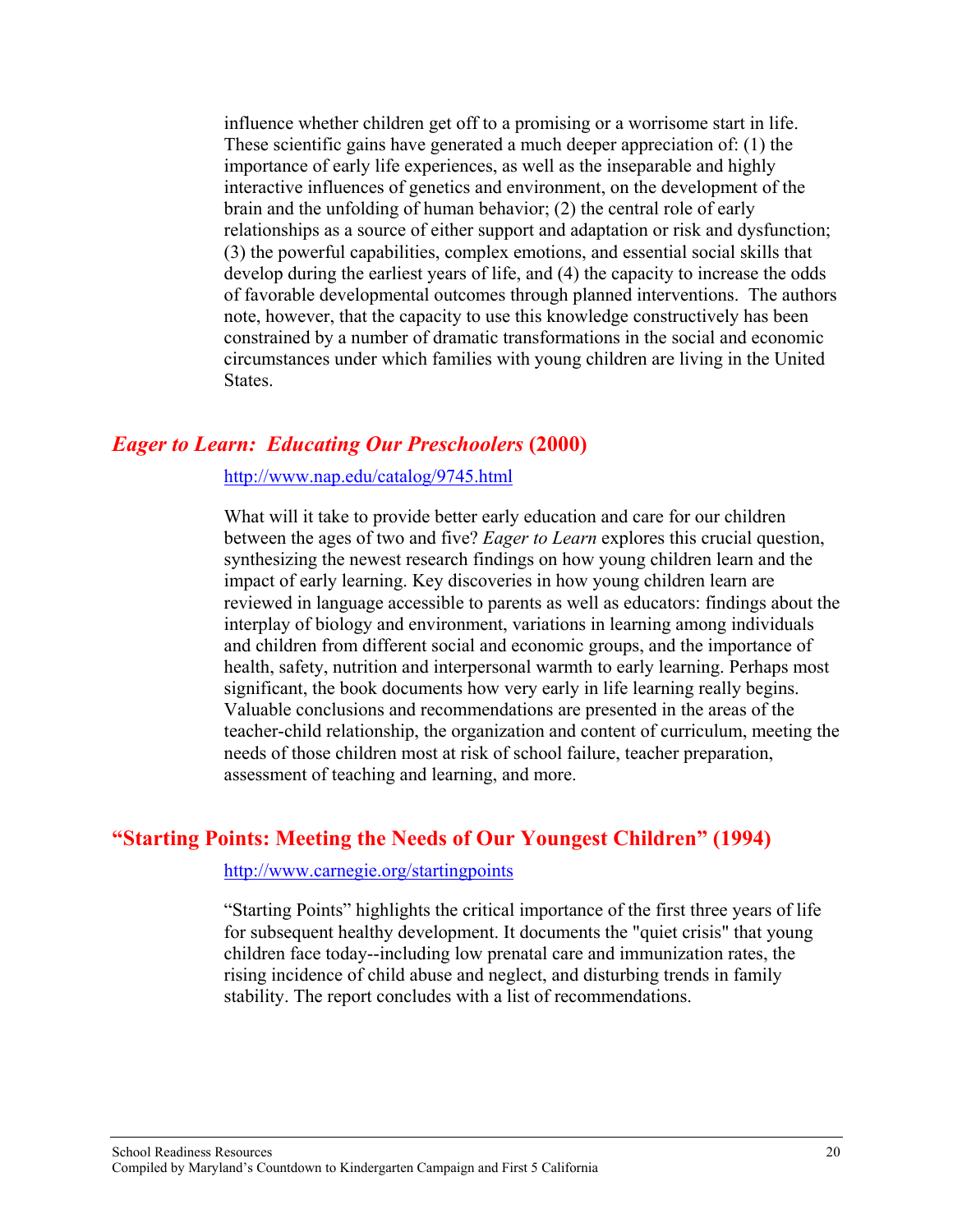## <span id="page-24-0"></span>**"Zero to Six: The Basis for School Readiness" (1998)**

<http://www.hrdc-drhc.gc.ca/arb/publications/research/abr-97-8e.shtml>

This paper presents the results of an extensive review of the current literature on school readiness. The purposes of the paper are to identify and discuss the components of school readiness; explain the importance of the very early years of a child's life in laying the foundation for scholastic achievement and adult success; and discuss the impact of the availability of various family and community resources on a child's school readiness.

The paper concludes that the life situation of many parents in the late 1990s makes it difficult for them to provide the support their children need to be ready for school at age six. In the author's judgement, preparing children to be schoolready must be a collaborative effort involving the family, the community in which the child lives and the broader society.

## **SCHOOL READINESS ASSESSMENT**

## **"Child Assessment at the Preprimary Level: Expert Opinion and State Trends" (2002)**

<http://www.erikson.edu/files/nonimages/horton-bowman.pdf>

In this paper released in 2002, research associate Carol Horton and Professor Barbara Bowman report on the results of two Erikson Institute surveys on the current state of expert opinion and public practice with regard to the assessment of prekindergarten children. While they found encouraging similarities between what experts consider important and what state prekindergarten programs actually do, they also found troubling gaps. Released in winter 2002.

## **"Children Entering School Ready to Learn: School Readiness Baseline Information, School Year 2002-03 by State and County"**

[http://www.msde.state.md.us/Special\\_ReportsandData/KReport2003/index.html](http://www.msde.state.md.us/Special_ReportsandData/KReport2003/index.html)

In February, 2003, the Maryland State Department of Education released the results of the second annual assessment of the level of school readiness of all kindergarteners in the state. This assessment initiative is the centerpiece of the Maryland Model for School Readiness (MMSR), a school readiness framework designed to help teachers improve assessment and instructional techniques to support young children's readiness for school.

The report, "Children Entering School Ready to Learn," provides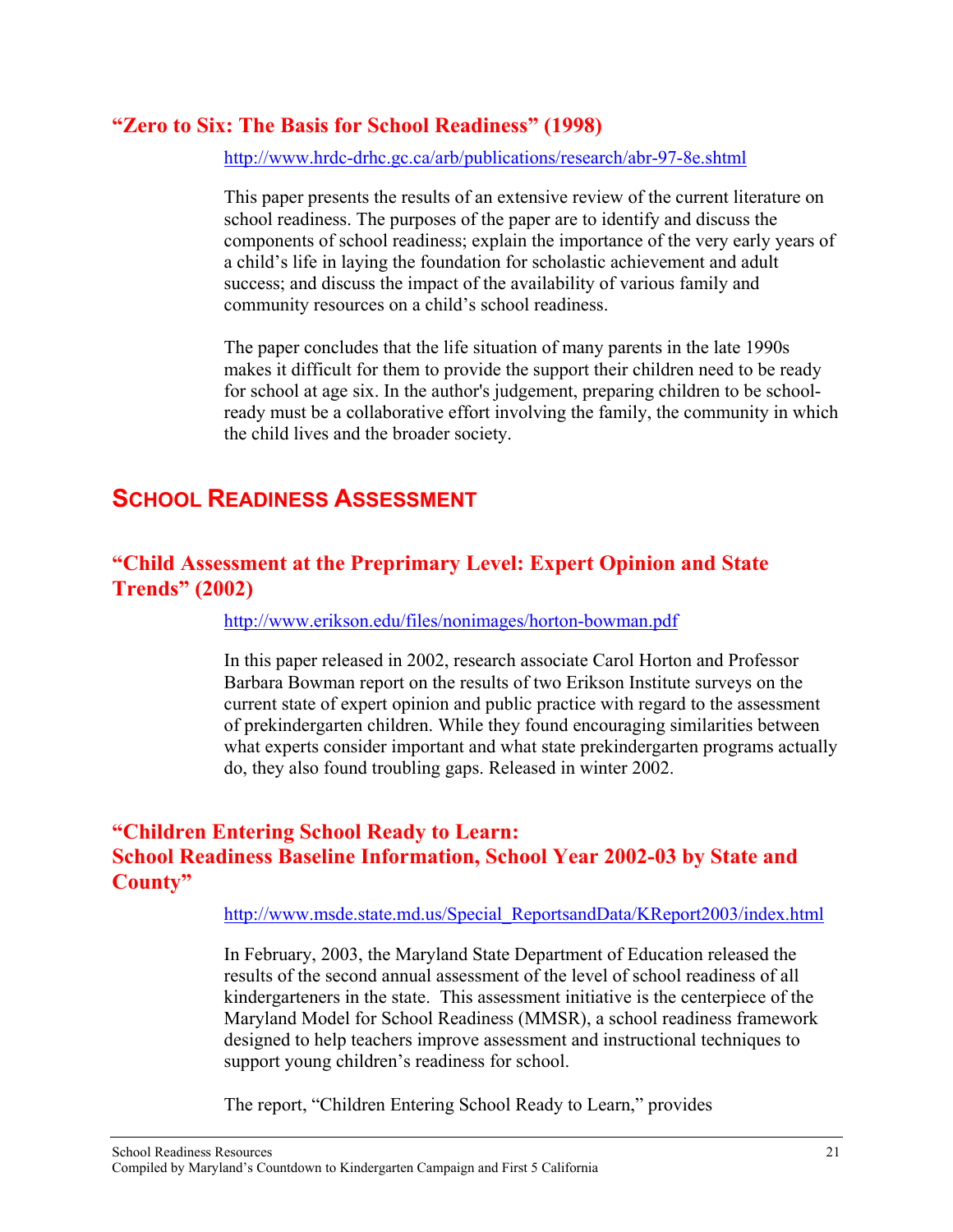- <span id="page-25-0"></span>• information on the research base for MMSR and the Work Sampling System,
- information on the method of implementation,
- analysis of the 2002-2003 school readiness information disaggregated by race/ethnicity, gender, prior early care, special education, limited English proficiency, and enrollment in the Free and Reduced-Price Meals Program, and
- recommendations for using school readiness information.

## **"Assessing Young Children's Progress Appropriately"**

#### <http://www.ncrel.org/sdrs/areas/issues/students/earlycld/ea500.htm>

Determining young children's achievement demands special consideration. Assessment of the progress and attainment of young children, 3 to 8 years of age, requires understanding that they grow and change rapidly—particularly in their social and emotional development; that they can be easily distracted by assessment procedures; and that they have little or no personal interest in being assessed. The article discusses pitfalls educators should avoid in determining what the youngest children know and can do, and suggests ways to use that information to carry out the aims of early childhood programs.

## **"Early Childhood Reports: National Education Goals Panel–Goal 1"**

[http://www.negp.gov/page9-3.htm#child](http://www.negp.gov/page9-3.htm)

This web address links to the Early Childhood Reports section of the National Education Goals Panel. Report topics include several articles on early childhood assessment.

## **GUIDES TO BUILDING HIGH-QUALITY EARLY CHILDHOOD PROGRAMS**

## **"Building Strong Foundations for Early Learning: Guide to High Quality Early Childhood Programs" (2000)**

#### [http://www.ed.gov/offices/OUS/PES/early\\_learning](http://www.ed.gov/offices/OUS/PES/early_learning)

This guide was funded by the U.S. Department of Education to provide information to local, district, and State educators about the hallmarks of highquality early childhood programs. The target audiences for this document are public school educators and policymakers who are planning or providing educational programs for children ages three to five and wish to ensure that children enter kindergarten ready to succeed. The guide includes short syntheses of research about the characteristics of early education programs that have the most influence on the development of cognition and learning. Then, indicators are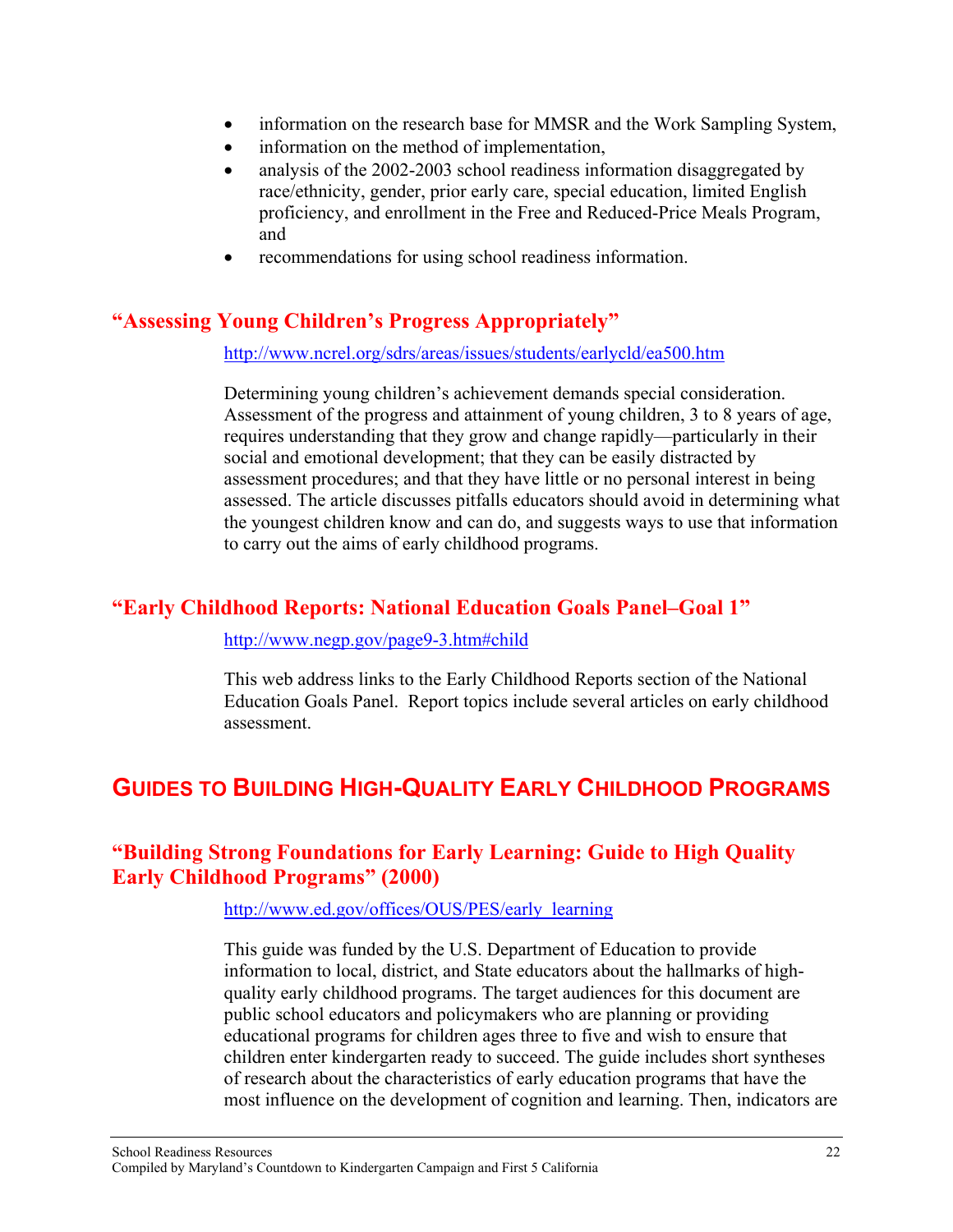<span id="page-26-0"></span>provided to assess the quality of preschool programs. The indicators are based on research and guidelines developed by States and early childhood professional associations. If a school or district currently operates a preschool program, the guide can be used as a self-assessment tool to judge the program's quality and make plans for improvements. If the district is considering starting a preschool program, the guide offers quality standards to be used during planning. States may find the quality indicators and outcomes useful as they prepare guidance for the operation of early childhood programs.

### **"School Readiness: Helping Communities Get Children Ready for Schools and Schools Ready for Children"–A Child Trends Research Brief (2000)**

#### <http://www.childtrends.org/PDF/schrd.pdf>

This research brief is intended to help communities invest wisely in school readiness initiatives. It begins by summarizing recommendations from the National Education Goals Panel (NEGP) for defining and assessing school readiness. The brief then presents a framework for community investments based on an ecological view of child development. In other words, this framework considers factors related not only to the child, but also to the child's family, early childhood care and education, schools, and neighborhood.

## **"Health Care, Nutrition, and Goal One" (1993)**

#### <http://ceep.crc.uiuc.edu/eecearchive/digests/1993/cesaro93.html>

Research has shown that poor health affects children's learning. The effects include cognitive and socio-emotional deficits, low scores on developmental and achievement tests, and inattentiveness. The article provides information on how programs that provide children with access to good nutrition, health care, and education about health and nutrition can lessen or eliminate detrimental effects and foster the school readiness of preschool children.

#### **"Readiness: Children and Schools" (1991)**

#### <http://ceep.crc.uiuc.edu/eecearchive/digests/1991/katz91.html>

The premise of this digest is that reaching the school readiness goal will require a twofold strategy: one part focused on supporting families in their efforts to help their children get ready for school, and the second on helping the schools to be responsive to the wide range of developmental levels, backgrounds, experiences, and needs children bring to school with them. The document provides numerous examples of strategies to get children ready for school and schools ready for children. The collaboration of parents, teachers, administrators, and everyone in the community who has a stake in the welfare of its children is regarded as a key factor in addressing the issue of school readiness.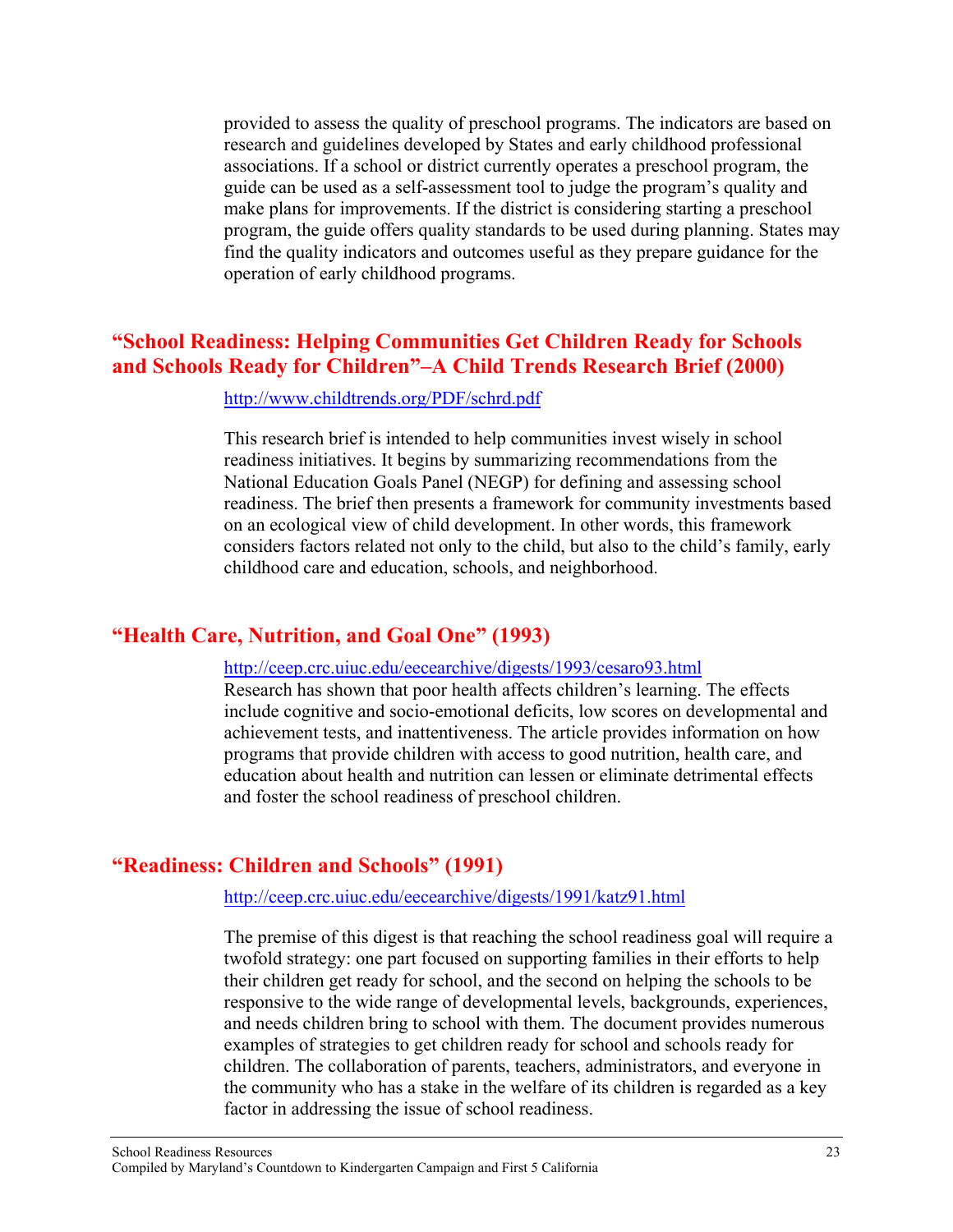## <span id="page-27-0"></span>**"Readiness for School or for School Culture?" (1995)**

<http://readyweb.crc.uiuc.edu/library/1995/cooney95.html>

This article questions the meaning of school readiness as defined by the National Education Goals Panel. The premise is that school culture operates on a deficit model of education, in which children and their families are blamed for having deficient skills upon school entry. Ways for teachers to bring about cultural change within schools, include: (1) pointing out bias in statements made by colleagues, administrators, and others about children; (2) capitalizing on opportunities to model an attitude of acceptance and celebrate diversity; (3) affirming the students' cultural diversity; (4) incorporating social skills into the curriculum; and (5) observing and listening to the children in order to design a responsive curriculum that meets their needs.

## **"Organizing for Effective Early Childhood Programs and Practices"**

<http://www.ncrel.org/sdrs/areas/issues/students/earlycld/ea100.htm>

The premise of this compendium of resources is that the overall effectiveness of an early childhood program is dependent upon several factors: quality staff, suitable environment, appropriate grouping practices, consistent schedules, and parent involvement. The article examines how decisions about these factors often are made early in the process of planning and organizing an early childhood program.

## **"Public Factors That Contribute to School Readiness" (1999)**

<http://ecrp.uiuc.edu/v1n2/edwards.html>

Noting that school readiness—the preparedness of children to learn what is taught in schools—is the cornerstone of today's education reform, this article presents a brief overview of the key public factors that contribute to school readiness. These factors include both historical and contemporary American views of early learning as reflected by government funding, early learning and teacher education field practices, and teacher certification and accountability. With the hindsight gained from historical knowledge and a clear understanding of the factors that contribute to school readiness, we are better equipped to make the first goal of today's educational reform a reality—that all children in America start school ready to learn.

## **"The Role of Schools in Sustaining Early Childhood Program Benefits" (1995)**

http://www.futureofchildren.org/information2826/information\_show.htm?doc\_id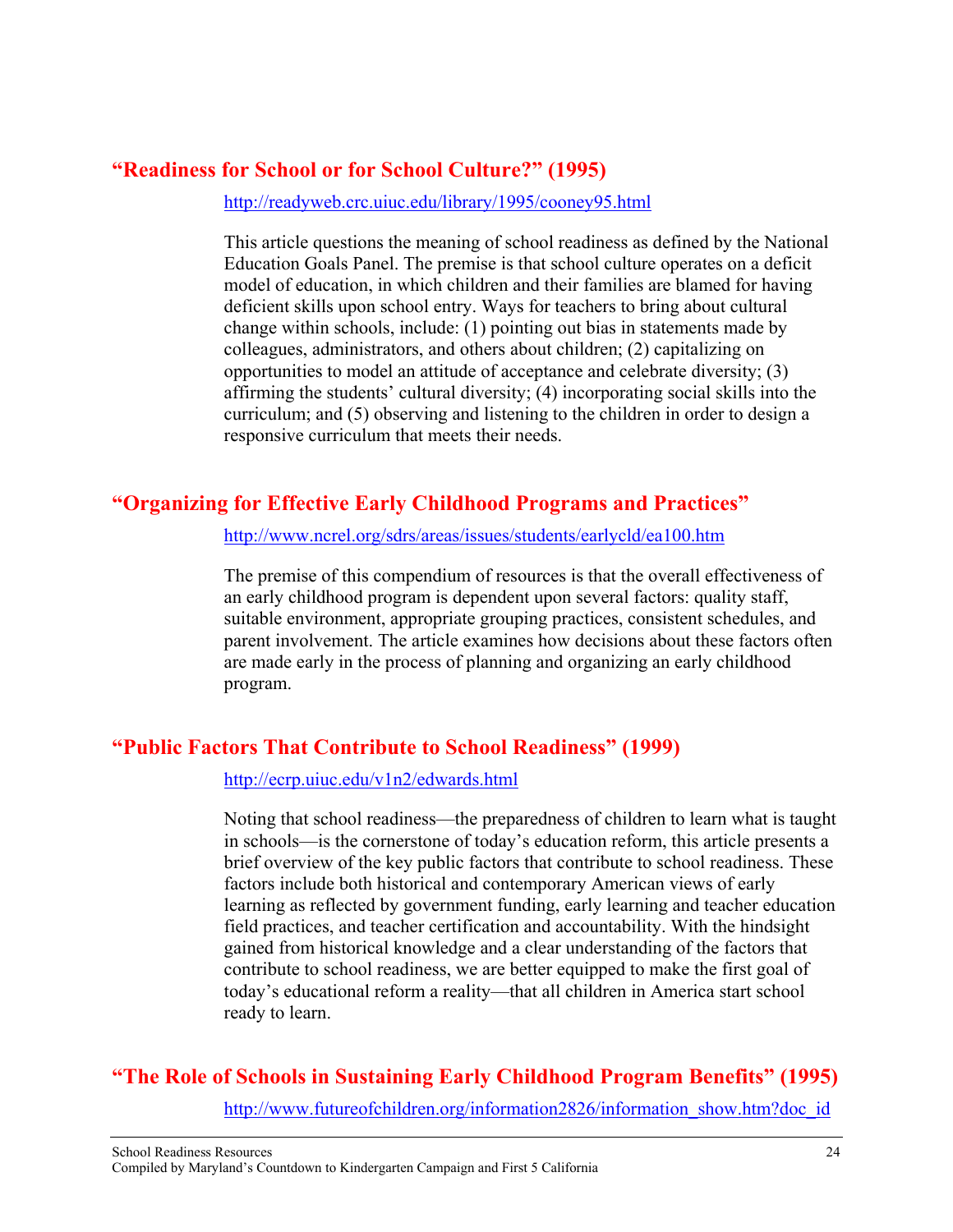#### <span id="page-28-0"></span> $=77703$

This article examines the role played by elementary schools in sustaining the benefits of early childhood programs, and proposes new ways of thinking about the links between preschool experience and the early years of elementary school.

## **DISABILITIES, DIVERSITY, AND CULTURAL COMPETENCE**

## **"Working with Culturally & Linguistically Diverse Families" (2001)**

<http://ceep.crc.uiuc.edu/eecearchive/digests/2001/bruns01.html>

This digest of current best practices presents strategies supported by the research literature to enhance interactions with families from diverse cultural and linguistic backgrounds.

## **"Selecting Culturally and Linguistically Appropriate Materials: Suggestions for Service Providers" (1999)**

<http://ceep.crc.uiuc.edu/eecearchive/digests/1999/santos99.html>

In many cases, educators' and other service providers' lack of experience with and knowledge of diverse families makes the development of relationships with them difficult and may contribute to families' underutilization of services. Even among interculturally competent service providers and teachers, however, choosing materials to distribute to families is sometimes difficult. This digest focuses on how to identify and select culturally and linguistically appropriate materials (e.g., books, brochures, pamphlets, fact sheets, and multimedia) for parents and family members.

## **"Developmentally Appropriate and Culturally Responsive Education: Theory in Practice" (1996)**

#### <http://www.nwrel.org/cfc/publications/dap2.html>

This article relates many of the issues surrounding developmentally appropriate practices, culturally responsive teaching, establishing parent/school relationships, and other topics.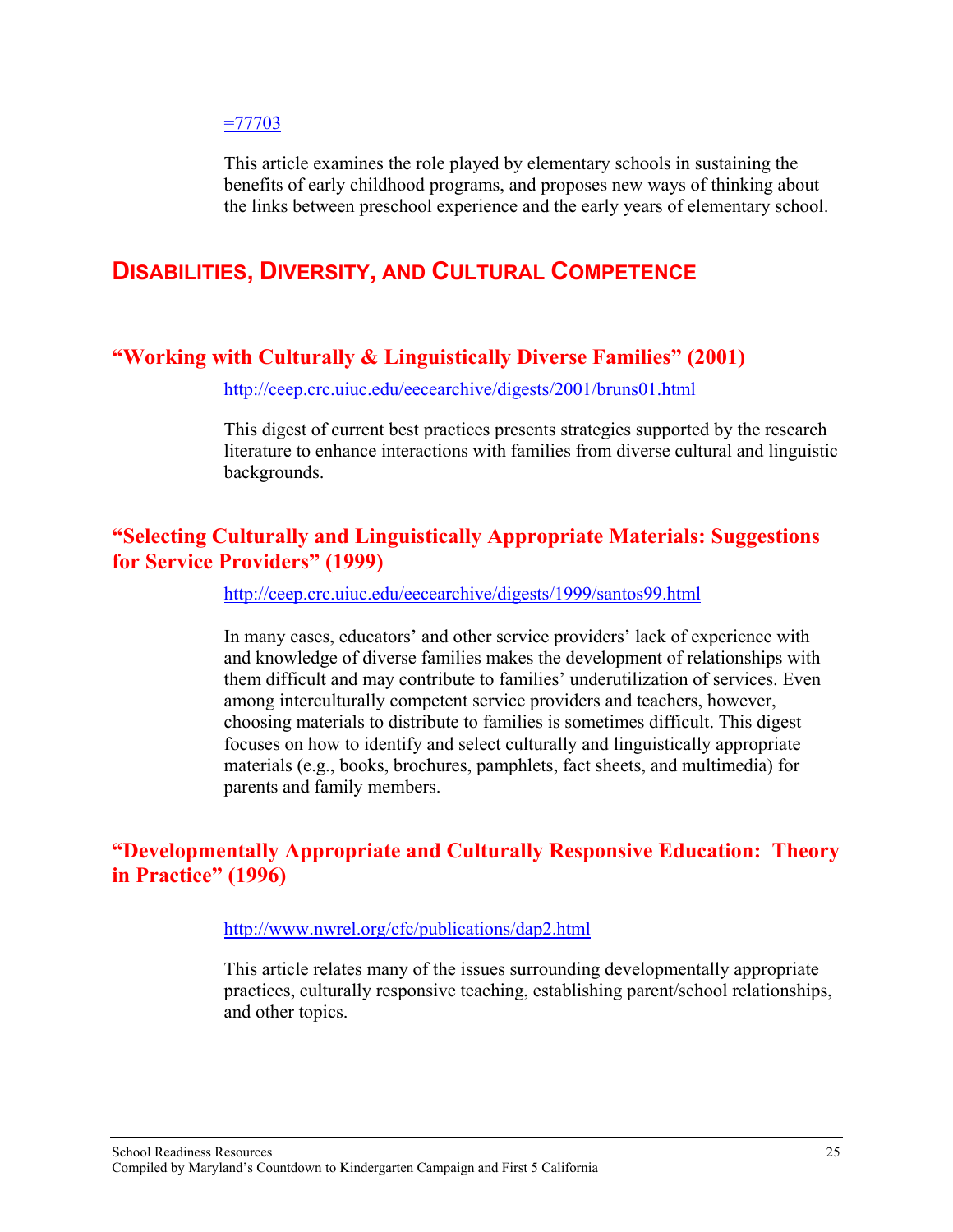## <span id="page-29-0"></span>**"Meeting the Diverse Needs of Young Children"**

<http://www.ncrel.org/sdrs/areas/issues/students/earlycld/ea400.htm>

This website provides a variety of sources – interviews, links to research – on topics related to disabilities, language differences, and related teaching practices.

## **"Developmental Disabilities and the Concept of School Readiness" (1994)**

<http://readyweb.crc.uiuc.edu/library/1994/farran.html>

In this paper the concept of school readiness as it applies to children with disabilities is discussed. Children with disabilities are described as falling into two primary types: normative and non-normative. The majority of children in special education are in the non- normative category, based on failures in children's early encounters with the educational system. The premise is that classification of such children as "not-ready for school" is a bureaucratic definition driven largely by variability in teachers' perceptions and the child's ethnicity and social class. The article suggests that children in both disability categories should be considered appropriate for regular general education.

## **"Preparing Children With Disabilities for School" (1992)**

<http://readyweb.crc.uiuc.edu/library/1992/pinkerto.html>

This research synthesis from the ERIC Clearinghouse on Handicapped and Gifted Children provides answers to frequently asked questions regarding the school readiness of children with disabilities. The document addresses issues such as legal protections and special challenges faced by disabled children as they make the transition from preschool to kindergarten.

## **RESEARCH AND RESOURCE CENTERS**

## **National Institute for Early Education Research**

#### [www.nieer.org](http://www.nieer.org/)

The National Institute for Early Education Research (NIEER) supports early childhood education initiatives by providing objective, nonpartisan information based on research. The goal of NIEER is to produce and communicate the knowledge base required to ensure that every American child can receive a good education at ages three and four. NIEER's website provides a resource section with Hot Topics, Fast Facts, Internet Resources, and NIEER Working Papers, and Publications.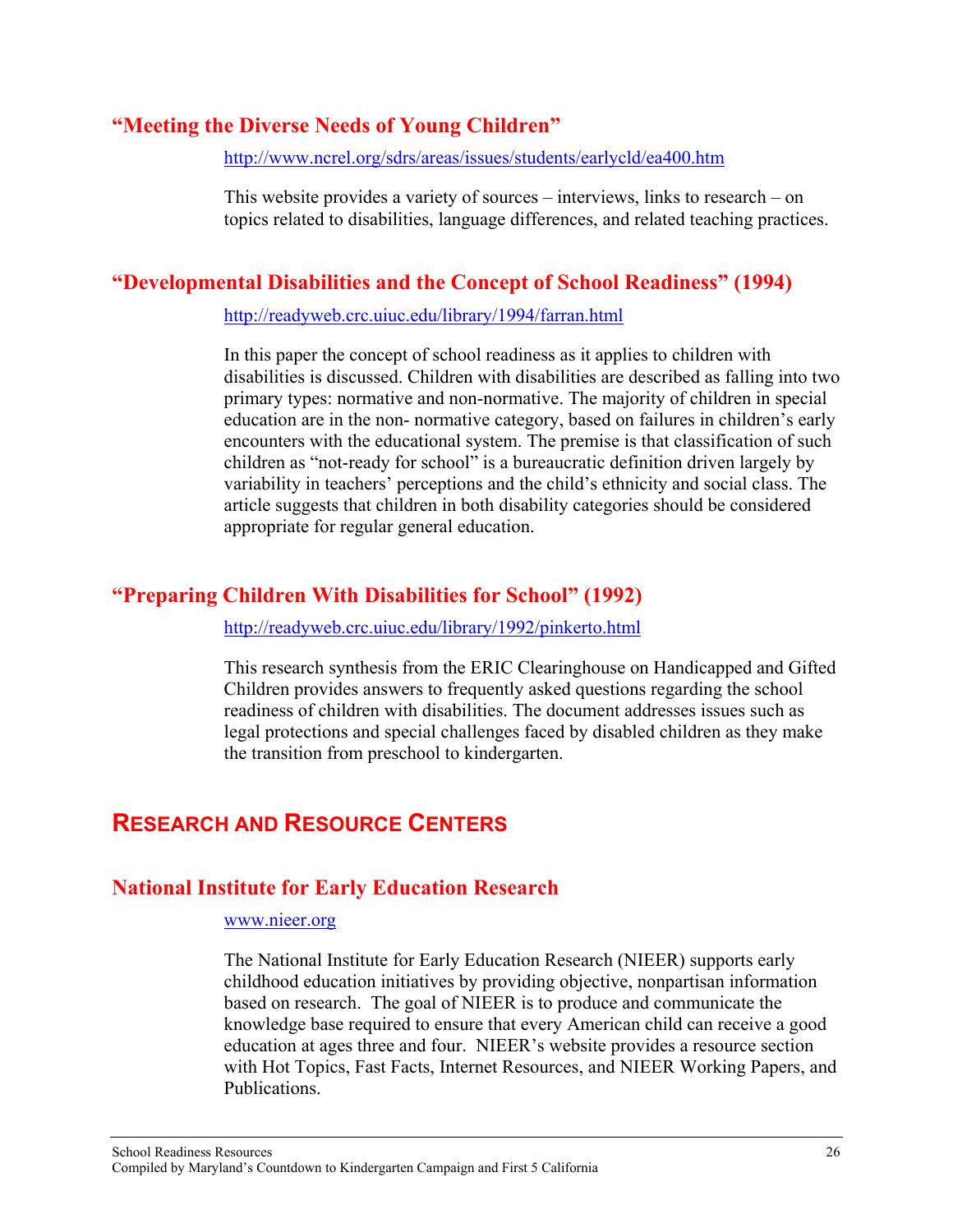## <span id="page-30-0"></span>**National Center for Early Development and Learning**

<http://www.fpg.unc.edu/~NCEDL/>

This is a national early childhood research project supported by the US Dept. of Education's Office of Educational Research and Improvement, and operated by The FPG Child Development Center, UNC-Chapel Hill.

## **ERIC Clearinghouse on Elementary and Early Childhood Education**

<http://ceep.crc.uiuc.edu/eecearchive/>

ERIC is the Education Research Information Center, a national education information system funded by the U.S. Department of Education. ERIC/EECE covers the areas of child development, the education and care of children from birth through early adolescence, the teaching of young children, and parenting and family life. After 36 years of service to the education community, ERIC/EECE is now closed. However, many of ERIC/EECE's online publications and resources are available on the Clearinghouse on Early Education and Parenting (CEEP) Web site.

## **ERIC Clearinghouse on Elementary and Early Childhood Education– ReadyWeb**

#### <http://readyweb.crc.uiuc.edu/library.html>

This site features a virtual library of documents and articles on various topics related to school readiness, including

- tips for parents,
- research, statistics, and definitions,
- getting schools ready for children, and
- public policy issues and initiatives.

## **ERIC Clearinghouse on Urban Education**

[http://iume.tc.columbia.edu/eric\\_archive.asp](http://iume.tc.columbia.edu/eric_archive.asp)

This website includes information on educating minority and urban students. However, current publication listings relate to K-12 education, not specifically to preschool.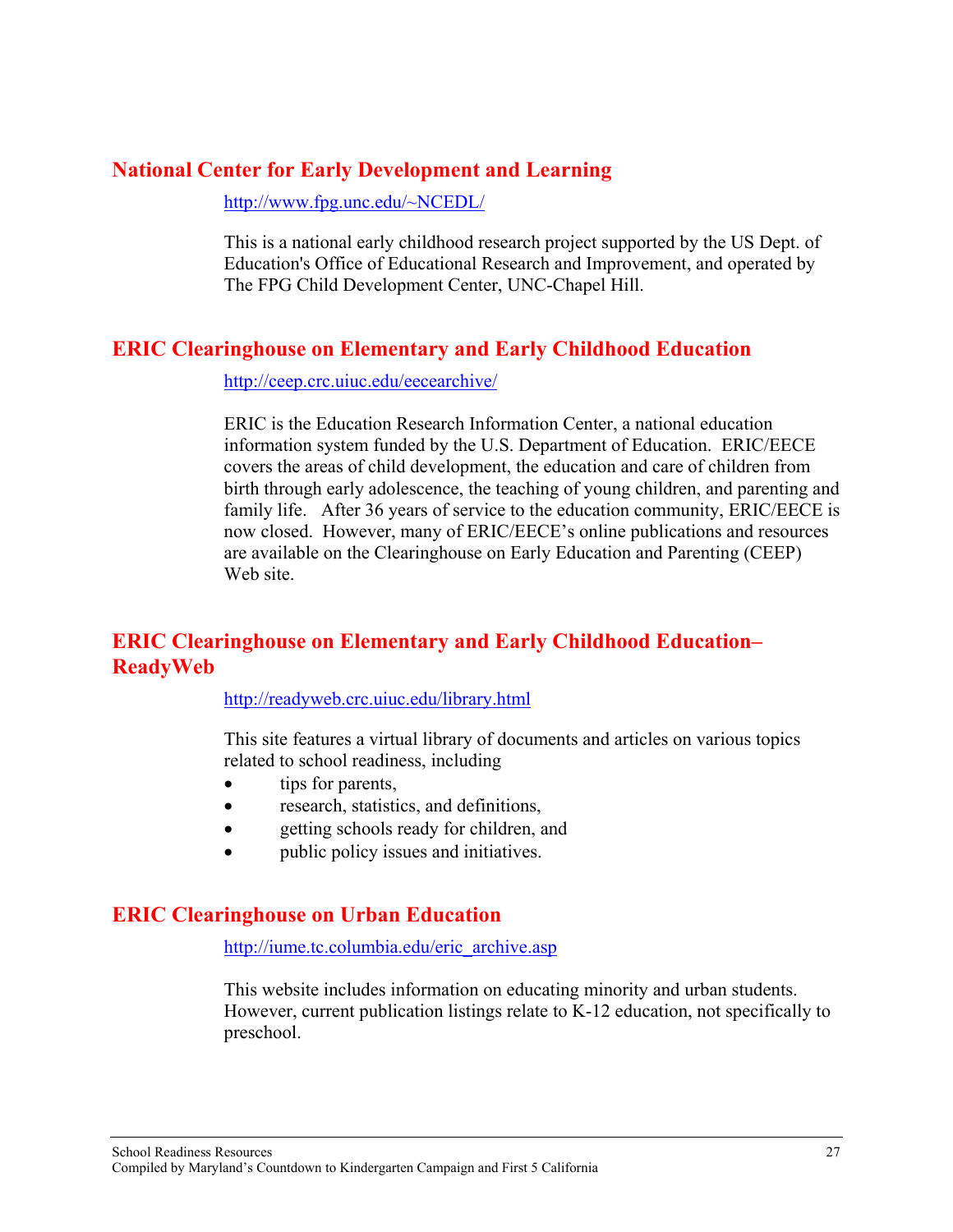## <span id="page-31-0"></span>**National Association for the Education of Young Children**

#### [www.naeyc.org](http://www.naeyc.org/)

Through its publication program, the National Association for the Education of Young Children (NAEYC) provides a forum for discussion of major issues and ideas in the early childhood field, with the hope of provoking thought and promoting professional growth.

## **Culturally and Linguistically Appropriate Services (CLAS) Early Childhood Research Institute**

#### <http://clas.uiuc.edu/>

The Early Childhood Research Institute on Culturally and Linguistically Appropriate Services is a federally- funded collaborative effort of the University of Illinois at Urbana-Champaign, The Council for Exceptional Children, the University of Wisconsin-Milwaukee, the ERIC Clearinghouse on Elementary and Early Childhood Education, and the ERIC Clearinghouse on Disabilities and Gifted Education. The CLAS Institute is funded by the Office of Special Education Programs of the U.S. Department of Education. The CLAS Institute identifies, evaluates, and promotes effective and appropriate early intervention practices and preschool practices that are sensitive and respectful to children and families from culturally and linguistically diverse backgrounds. The CLAS web site collects and describes early childhood/early intervention resources that have been developed across the U.S. for children with disabilities and their families and the service providers who work with them. The materials and resources available on the site reflect the intersection of culture and language, disabilities and child development. Through the site practitioners, families, and researchers are informed about available materials, practices, and the contexts in which they might select a given material or practice. Parts of the site can also be reviewed in Spanish.

## **Early Childhood Research & Practice**

#### <http://ecrp.uiuc.edu/v1n2/index.html>

Early Childhood Research & Practice, an Internet journal, features articles related to the development, care, and education of children from birth to approximately age eight. ECRP emphasizes articles on research and development related to parent participation and emerging practices and issues. Early Childhood Research & Practice is intended for researchers, teacher educators, program planners, policy- and decision- makers, administrators, practitioners, and parents. Each issue typically contains at least one article by an early childhood practitioner. Published twice annually, Early Childhood Research & Practice is available on the Internet without charge. ECRP articles on school readiness include "What